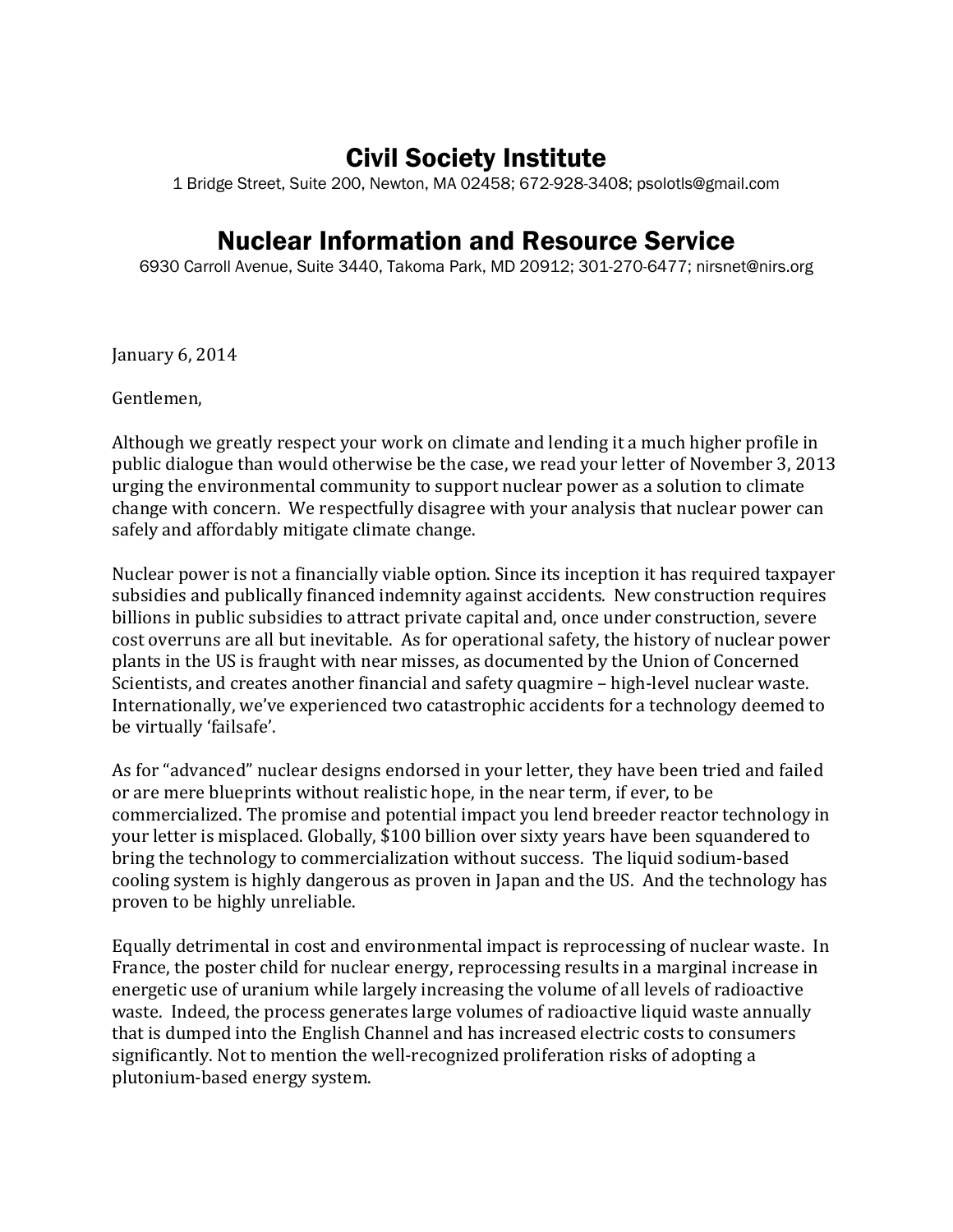We disagree with your assessment of renewable power and energy efficiency. They can and are being brought to scale globally. Moreover, they can be deployed much more quickly than nuclear power. For instance, in the US from 2002 to 2012 over 50,000 megawatts of wind were deployed. Not one megawatt of power from new nuclear reactors was deployed, despite subsidies estimated to be worth more than the value of the power new reactors would have produced. Similarly, it took 40 years globally to deploy 50,000 megawatts of solar PV and, recently, only 2  $\frac{1}{2}$  years to deploy an equal amount. By some estimates, another 100,000 MW will be built by the end of 2015. Already, renewables and distributed power have overtaken nuclear power in terms of megawatt hour generation worldwide.

The fact of the matter is, many Wall Street analysts predict that solar PV and wind will have reached grid parity by the end of the decade. Wind in certain parts of the Midwest is already cheaper than natural gas on the wholesale level. Energy efficiency continues to outperform all technologies on a cost basis. While the cost of these technologies continues to decline and enjoy further technological advancement, the cost of nuclear power continues to increase and construction timeframes remain excessive. And we emphasize again that no technological breakthrough to reduce its costs or enhance its operation will occur in the foreseeable future.

Moreover, due to the glacial pace of deployment, the absence of any possibility of strategic technological breakthroughs, and the necessity, as you correctly say, of mitigating climate risks in the near term, nuclear technology is ill-suited to provide any real impact on greenhouse gas emissions in that timeframe. On the contrary, the technologies perfectly positioned now, due to their cost and level of commercialization, to attain decisive reductions in greenhouse gas emissions in the near term are renewable, energy efficiency, distributed power, demand response, and storage technologies.

Instead of embracing nuclear power, we request that you join us in supporting an electric grid dominated by energy efficiency, renewable, distributed power and storage technologies. We ask you to join us in supporting the phase-out of nuclear power as Germany and other countries are pursuing.

It is simply not feasible for nuclear power to be a part of a sustainable, safe and affordable future for humankind.

We would be pleased to meet with you directly to further discuss these issues, to bring the relevant research on renewable energy and grid integration to a dialog with you. Again, we thank you for your service and contribution to our country's understanding about climate change.

The energy choices we make going forward must also take into account the financial, air and water impacts and public health and safety. There are alternatives to fossil fuels and nuclear power and we welcome a chance to a dialog and debate with each of you.

Sincerely,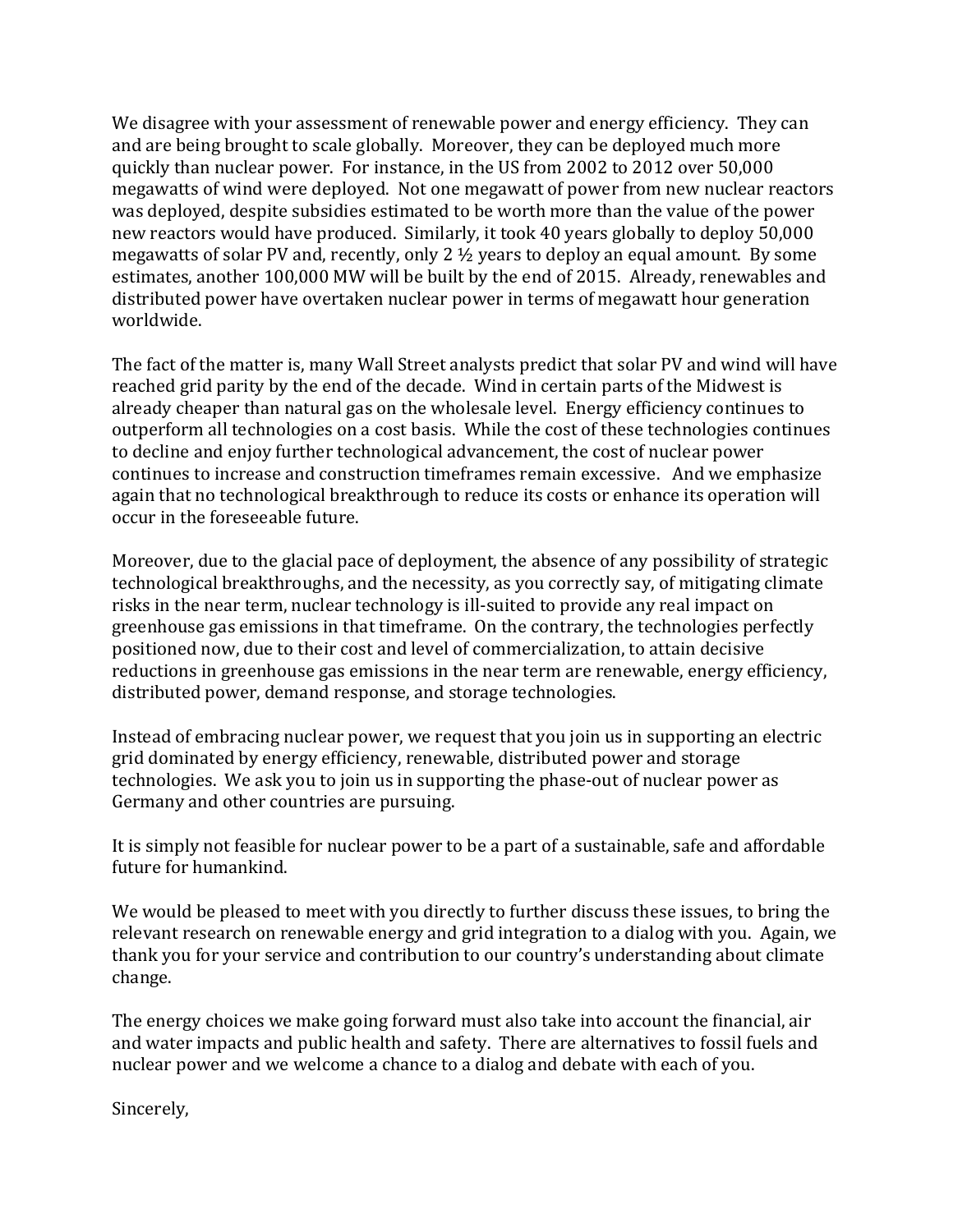#### **Initiators**

Pam Solo President and CEO Civil Society Institute Newton, MA

Michael Mariotte President Nuclear Information and Resource Service Takoma Park, MD

### **United States signers**

Gary Gover Chairman and President Earth Day Mobile Bay, Inc. Fairhope, AL

Carl Wassilie Yupiaq Biologist Alaska's Big Village Network Anchorage, AK

Hal Shepherd Director Center for Water Advocacy Seward, AK

David Druding Peoples' Action for a Safe Environment Parthenon, AR

Stephen Brittle Don't Waste Arizona Phoenix, AZ

Dave Parrish CEO Operation Save the Earth Phoenix, AZ

Hailey Sherwood NAU Against Uranium Flagstaff, AZ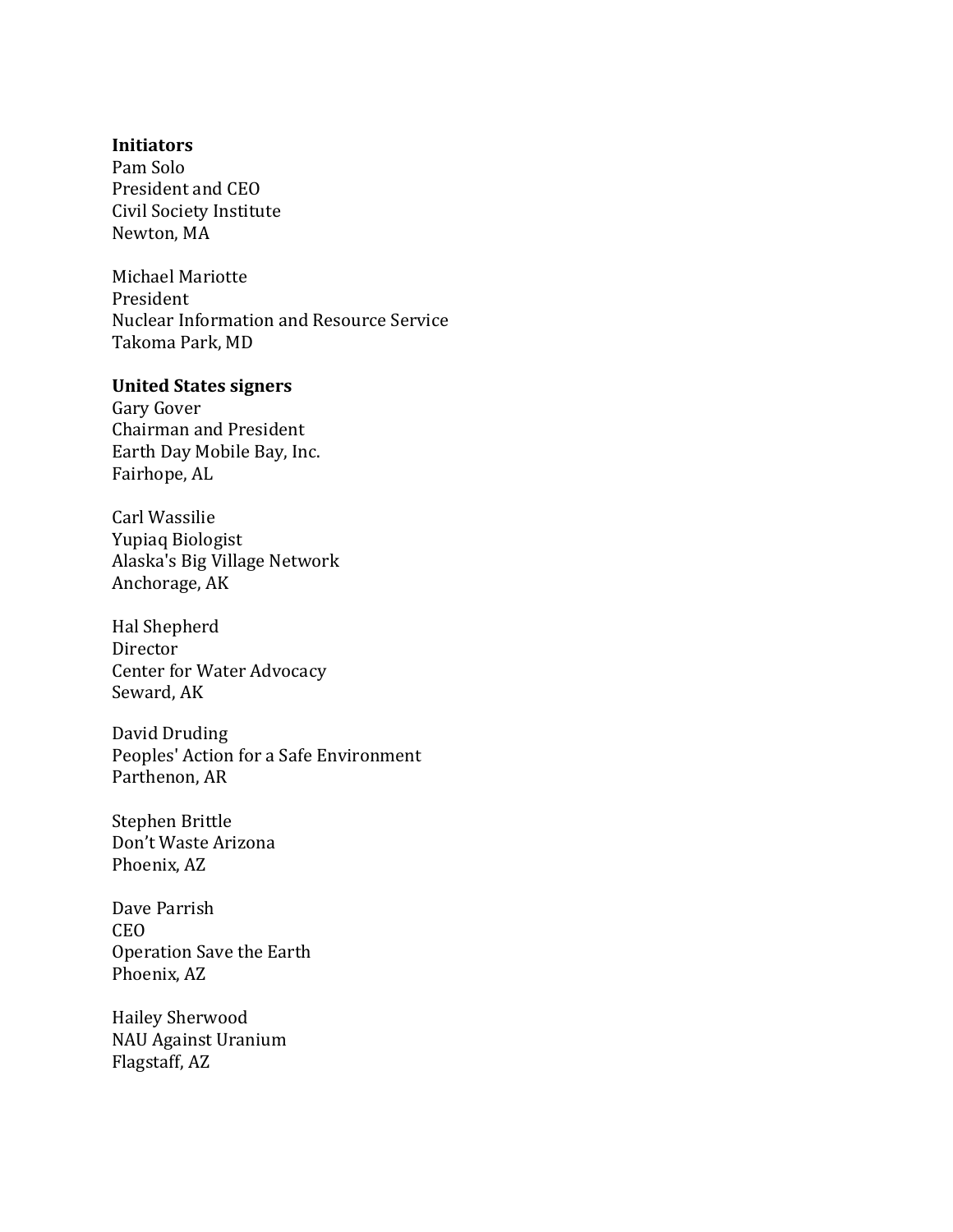Linda Seeley Spokesperson San Luis Obispo Mothers for Peace San Luis Obispo, CA

Carolyn Scarr Program Coordinator Ecumenical Peace Institute/CALC Berkeley, CA

David Hartsough Executive Director Peaceworkers San Francisco, CA

Michael Welch Redwood Alliance Arcata, CA

Gene Stone Residents Organized For a Safe Environment (ROSE) San Clemente, CA

Phoebe Sorgen Fukushima Response Bay Area Berkeley, CA

John Thielking (member of Santa Clara County Green Party County Council) Green Party Of Santa Clara County San Jose, CA

Gar Smith Co-founder, Environmentalists Against War Author, Nuclear Roulette Berkeley, CA

Earl Katz Founder and President Emeritus Public Interest Pictures Los Angeles, CA

James R. Monroe Earth, Planetary & Environmental Educator Monroe Science Educational Services Concord, CA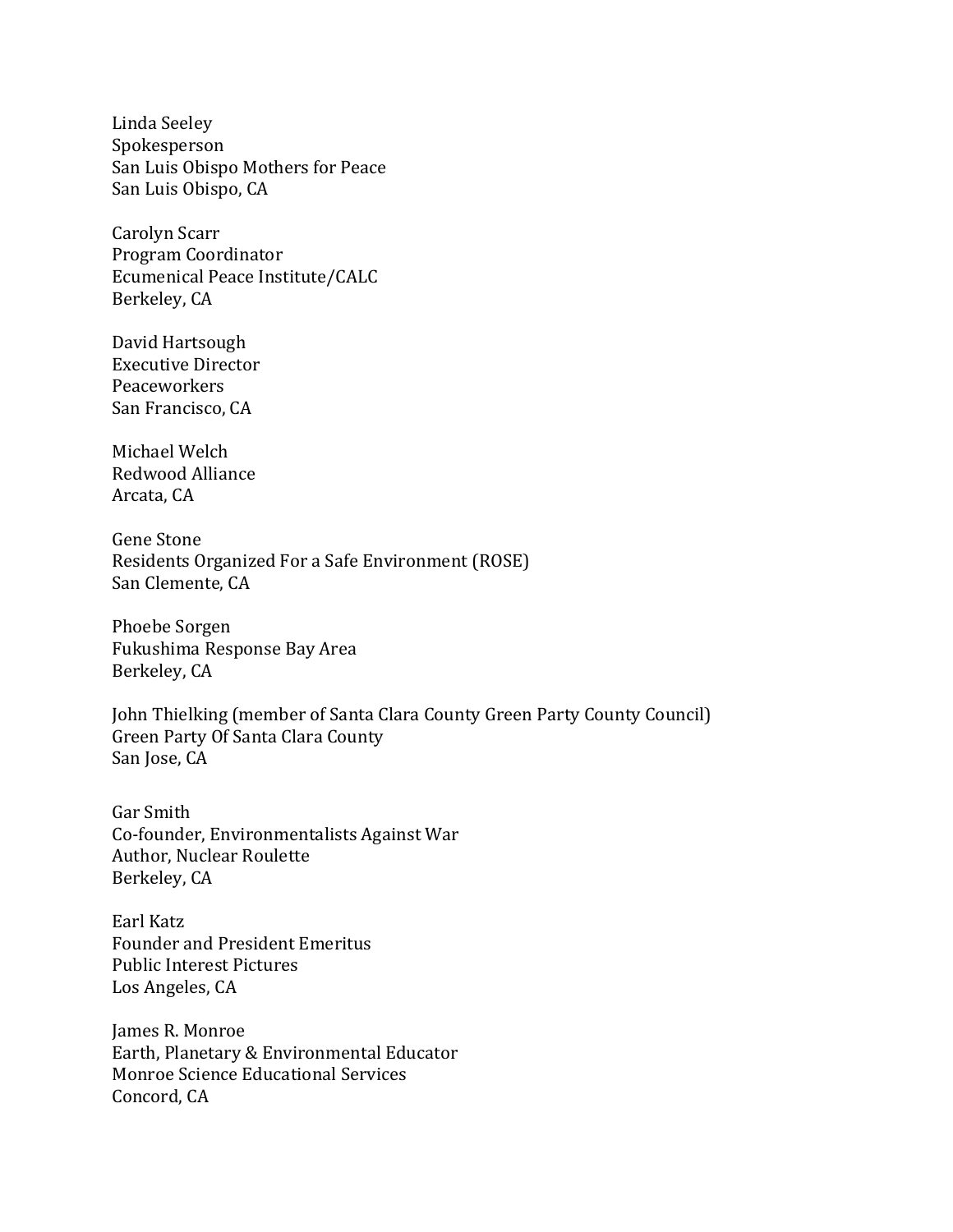Todd Steiner Executive Director Turtle Island Restoration Network Forest Knolls, CA

Marylia Kelley Executive Director, Tri-Valley CAREs (Communities Against a Radioactive Environment) Livermore, CA

Claire Greensfelder INOCHI / Plutonium Free Future USA / Japan Berkeley, CA

Philip Tymon Administrative Director Occidental Arts and Ecology Center Occidental, CA

Randall Hartman President South Bay Greens Torrance, CA

Mark Schroeder, O.F.M. Animator Franciscans for Justice Sacramento, CA

Jim Littlefield West Coast Director Surfers' Environmental Alliance Aptos, CA

Catherine Mullin President The Other Americas Radio Santa Barbara, CA

Marilyn Chilcote Beacon Presbyterian Fellowship Oakland, CA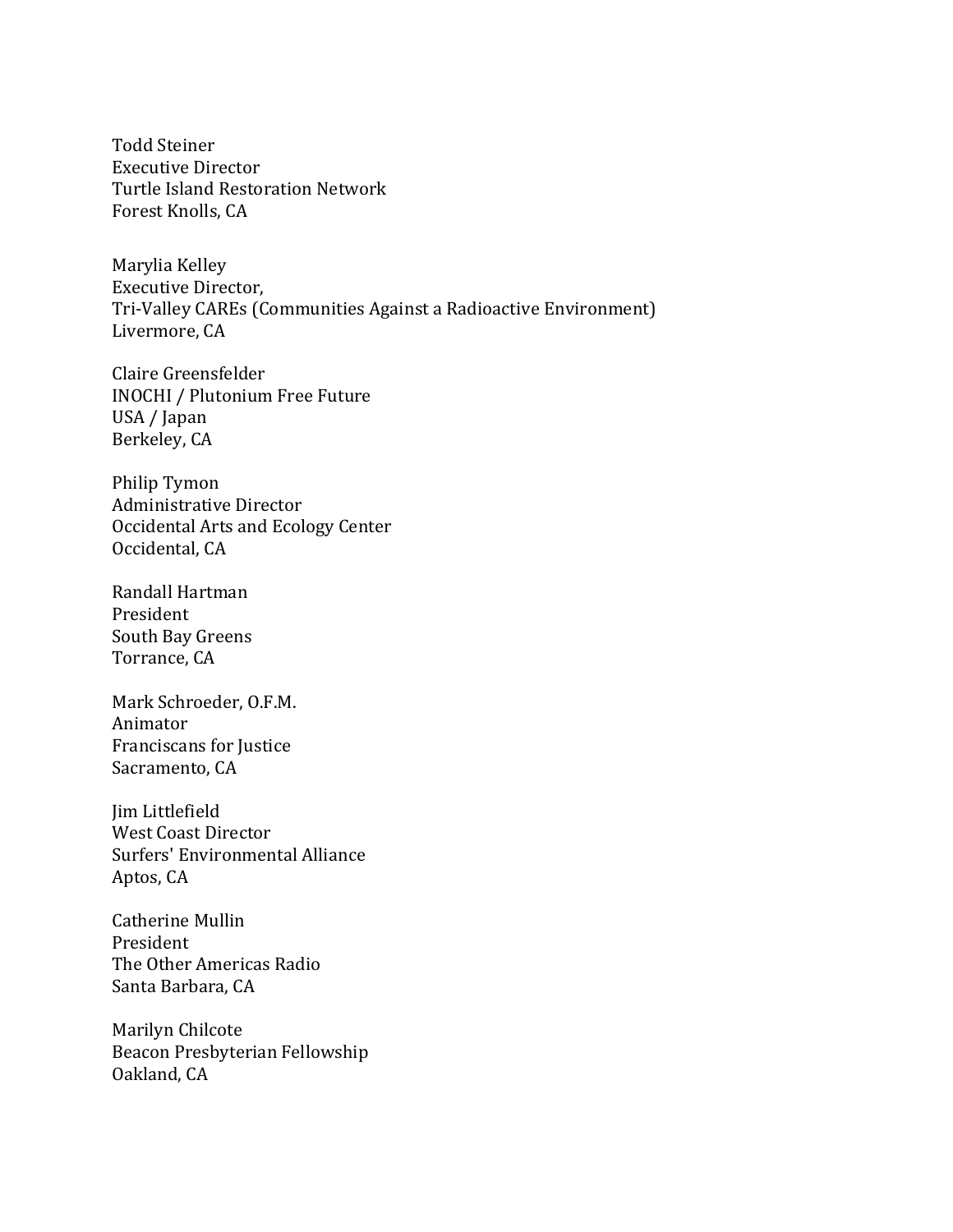Mary Beth Brangan James Heddle Co-Directors, EON The Ecological Options Network Bolinas, CA

Robert Dodge, MD Director Citizens for Peaceful Resolutions Ventura, CA

Rev. T. H. Fernandez President Church of All Burbank, CA

David Seaborg President World Rainforest Fund Walnut Creek, CA

Ed Oberweiser Chair Ocean Protection Coalition Fort Bragg, CA

Aletha Co-Founder Free Soil Party USA Los Angeles, CA

Wendy Oser Nuclear Guardianship Project Berkeley, CA

Gary Headrick Co-founder San Clemente Green San Clemente, CA

Laurie Litman 350 Sacramento Sacramento, CA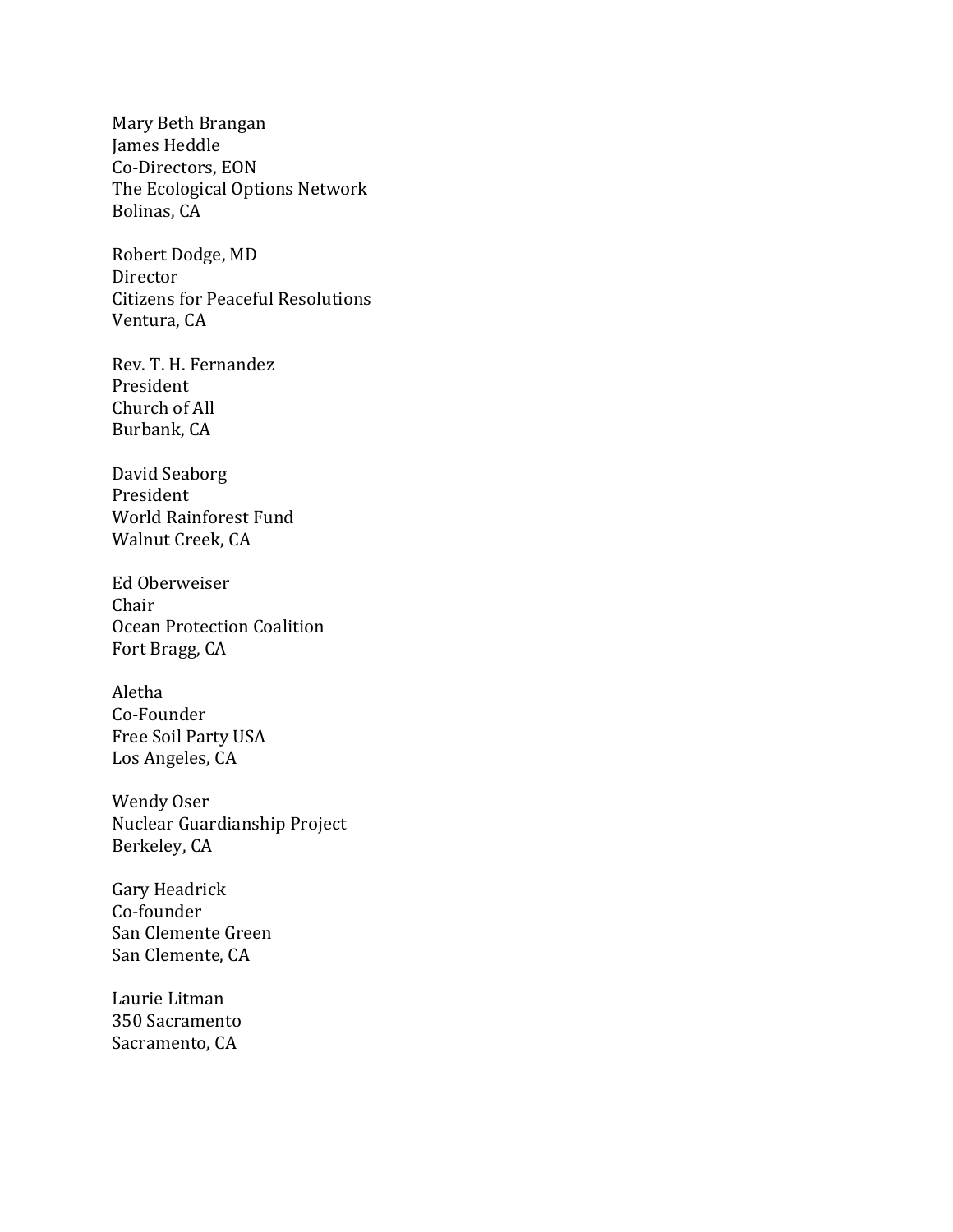Jerry B. Brown, Ph.D. Director, Safe Energy Project World Business Academy Santa Barbara, CA

John C. Leddy President U.S. Water and Power Los Angeles, CA

Sister Santussika Bhikkhuni Director Karuna Buddhist Vihara Mountain View, CA

Carol Etoile, Roger Batchelder Co-Directors Organizing for Political and Economic Rights San Diego, CA

Mike Caggiano President Peace Action of San Mateo County San Mateo, CA

Michael Saftler President Advocacy Coalition of Telluride Telluride, CO

Dan Randolph Executive Director San Juan Citizens Alliance Durango, CO

Pete Dronkers Southwest Circuit Rider Earthworks Durango, CO

Bob Kinsey Board Co-Chairperson The Colorado Coalition for the Prevention of Nuclear War Denver, CO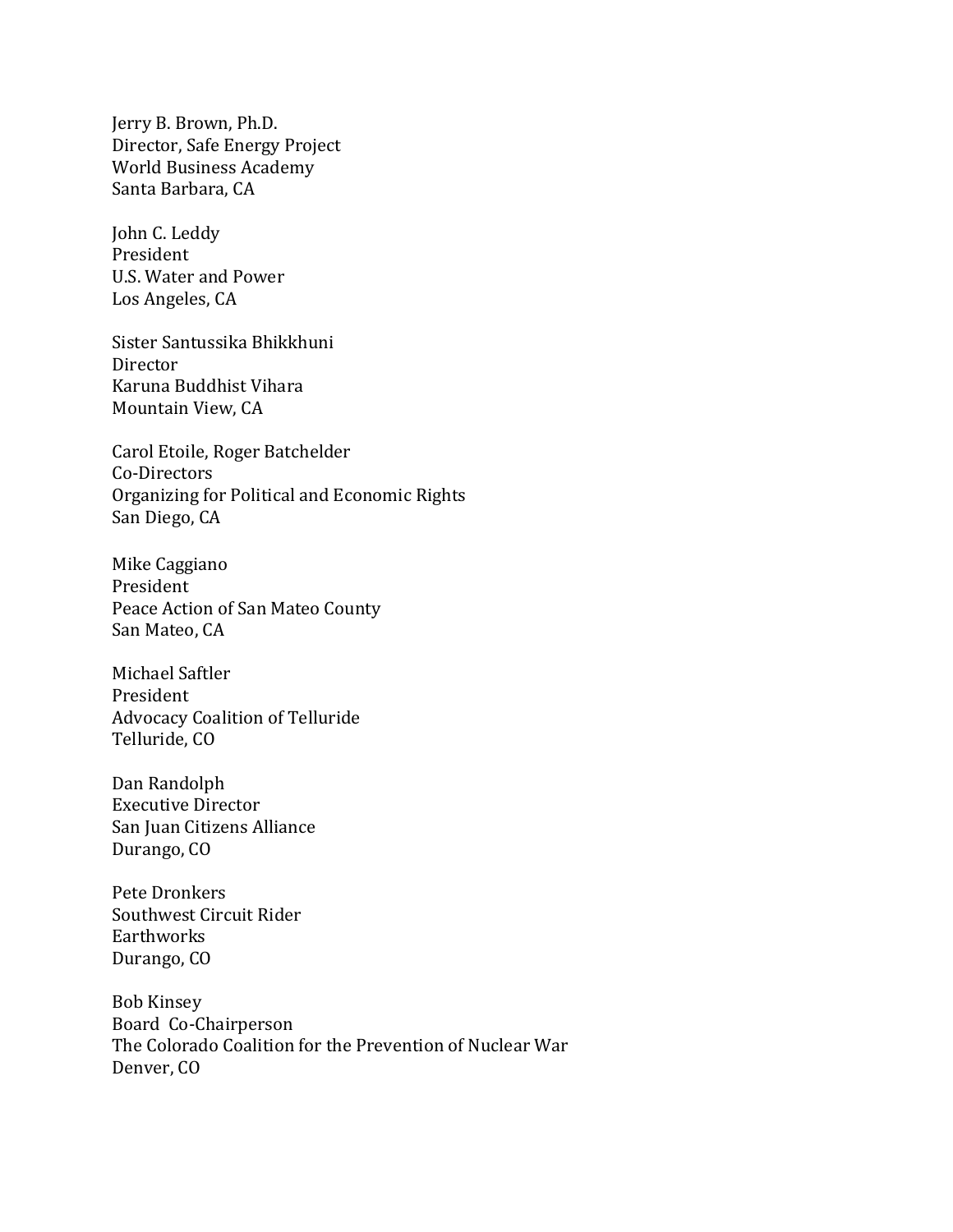RJ Harrington, Jr. Executive Director Clean Energy Action Boulder, CO

Jennifer Thurston Information Network for Responsible Mining Norwood, CO

Sharyn Cunningham Co-Chair Colorado Citizens Against Toxic Waste, Inc. Canon City, CO

Lee Grimes Evans Chair CT Sierra Club's Nuclear-Free Committee New Canaan, CT

Starling W Childs, MFS President Berkshire Litchfield Environmental Council Lakeville, CT

Nancy Burton Director Connecticut Coalition Against Millstone Redding, CT

Enid Breakstone Founder and Executive Director The Queenie Foundation, Inc. Manchester, CT

Judi Friedman Chair PACE (Peoples Action for Clean Energy, Inc.) Canton, CT

Heather White Executive Director Environmental Working Group Washington, D.C.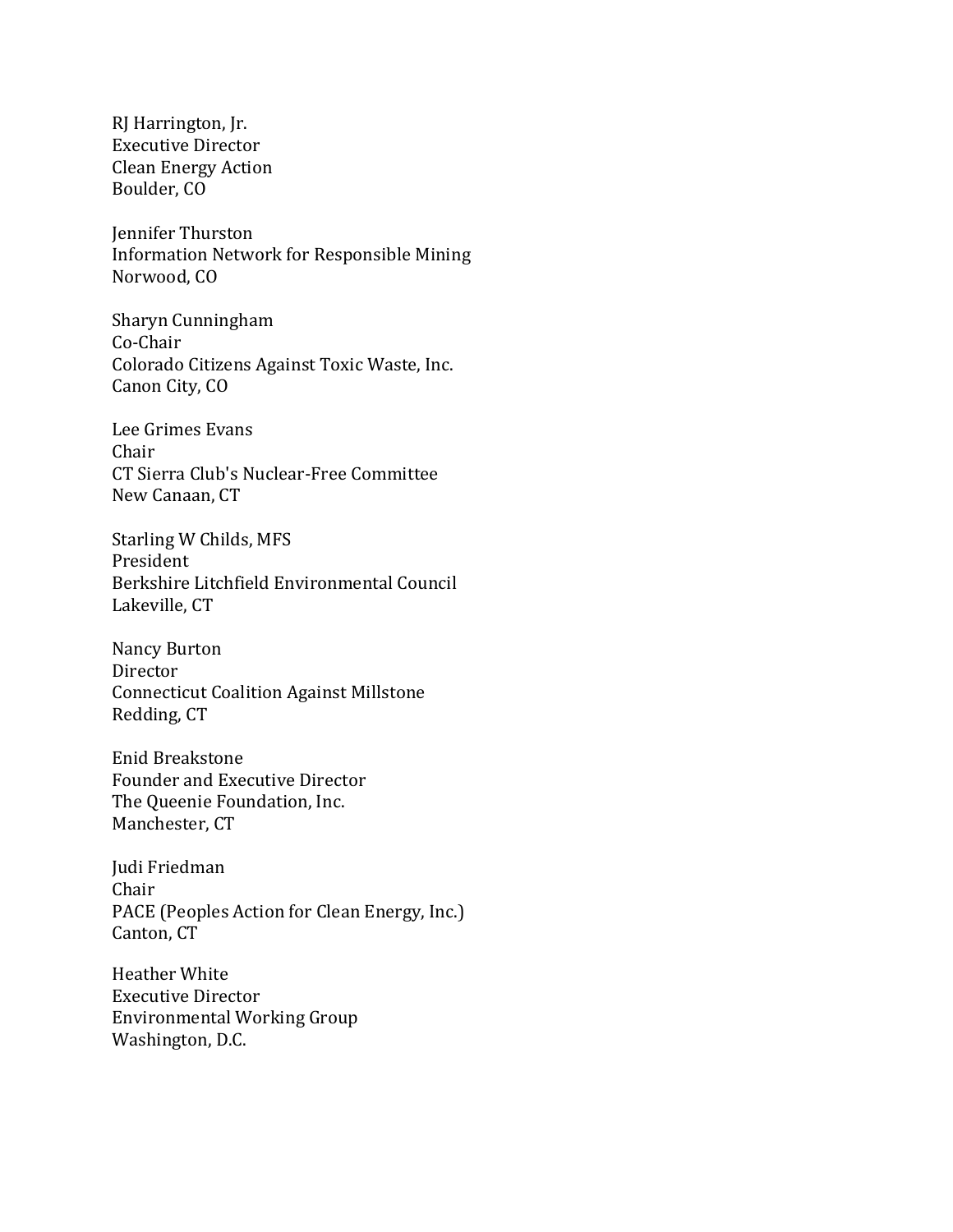Lois Gibbs Executive Director Center for Health, Environment & Justice Washington, DC

Jim Riccio Nuclear Policy Analyst Greenpeace Washington, DC

Jan BenDor National Board Chair Gray Panthers Washington, DC

Gerry G. Lee Director Maryknoll Office for Global Concerns Washington, DC

Alan Muller Executive Director Green Delaware Port Penn, DE

Lynn Ringenberg, M.D. Emeritus Professor Pediatrics University of South Florida President Physicians for Social Responsibility/Florida Tampa, FL

Cara Campbell Ecology Party of Florida Fort Lauderdale, FL

Diane Carr Secretary Transition Venice Venice, FL

Barry J. White President Citizens Allied For Safe Energy, Inc. Miami, FL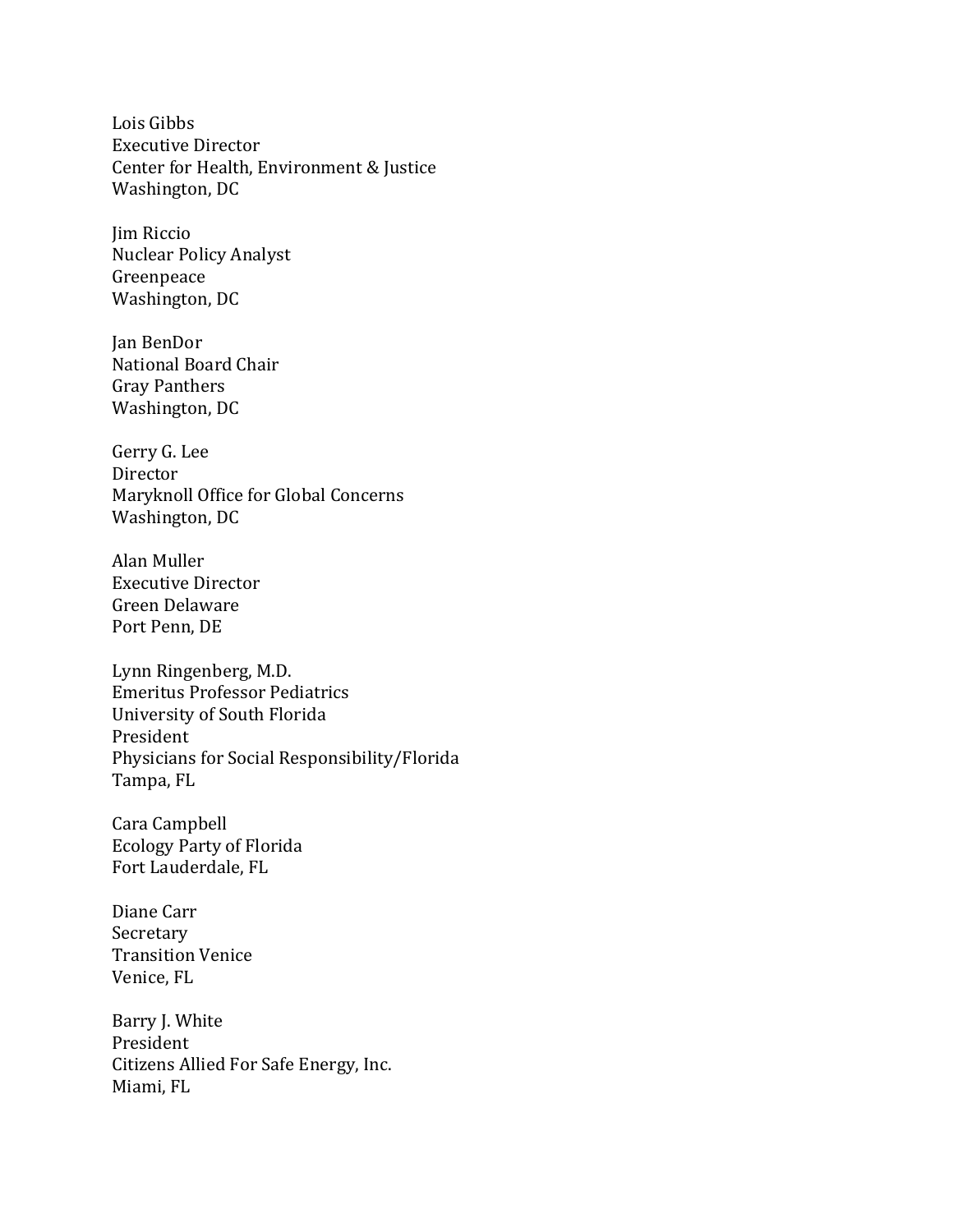Valerie J. Amor, LEED AP BD+C, Assoc. AIA, Lic. RE Broker Drawing Conclusions LLC Eco Logical Real Estate + Community Builder LLC Fort Lauderdale, FL

Glenn Carroll Nuclear Watch South Atlanta, GA

Judith Gordon Co-Chair Savannah River Group, Georgia Sierra Club Augusta, GA

Dan Kelly Kulike Farm Hakalau, HI

Joseph Kohn, MD Medical Director www.WeAreOne.cc Wailuku, HI

Patrick Bosold Chair and Conservation Chair Leopold Group, S.E. Iowa chapter of Iowa Sierra Club Fairfield, IA

Liz Woodruff Executive Director Snake River Alliance Boise, ID

David A. Kraft Director Nuclear Energy Information Service Chicago, IL

Linda Lewison Core Team Sierra Club Nuclear Free Campaign Board Member Citizens Advocating to Protect Our Water CAPOW Chicago IL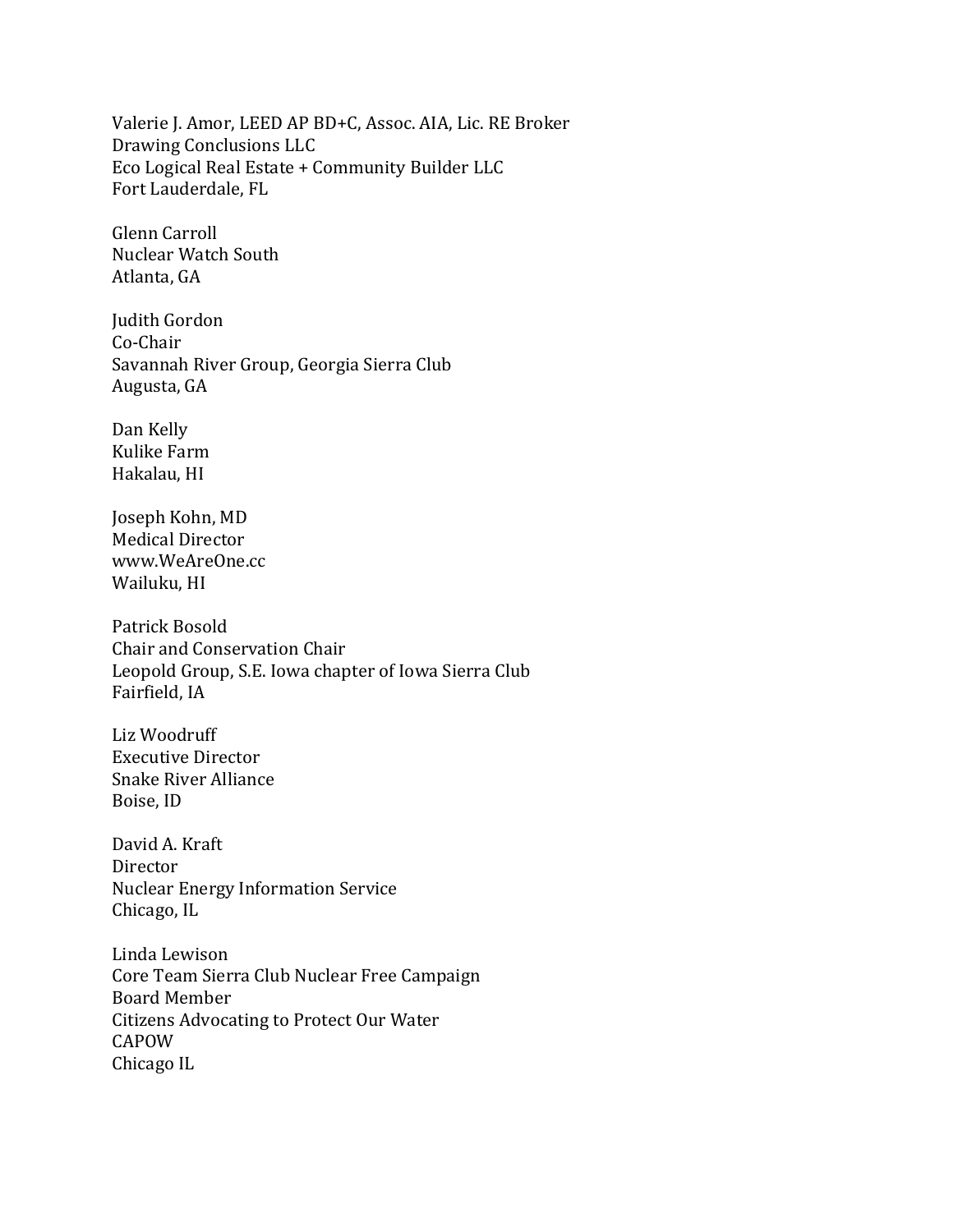Carolyn Treadway No New Nukes Normal, IL

Maureen K. Headington President Stand Up/Save Lives Campaign Burr Ridge, IL

Stanley Campbell Sinnissippi Alliance for the Environment Rockford, IL

Sharon Smith National Organizer International Socialist Organization Chicago, IL

Kerwin Olson Executive Director Citizens Action Coalition Indianapolis, IN

John Blair Valley Watch Evansville, IN

Kristin Shrader-Frechette, Ph.D. O'Neill Family Endowed Professor Department of Philosophy and Department of Biological Sciences University of Notre Dame Notre Dame, IN

Leslie Perrigo Executive Director Independent Environmental Conservation & Activism Network Muncie, IN

Kristin Shrader-Frechette, Ph.D. University of Notre Dame Center for Environmental Justice and Children's Health Notre Dame, IN

Suzanne Tallichet Chairperson Kentuckians For The Commonwealth London, KY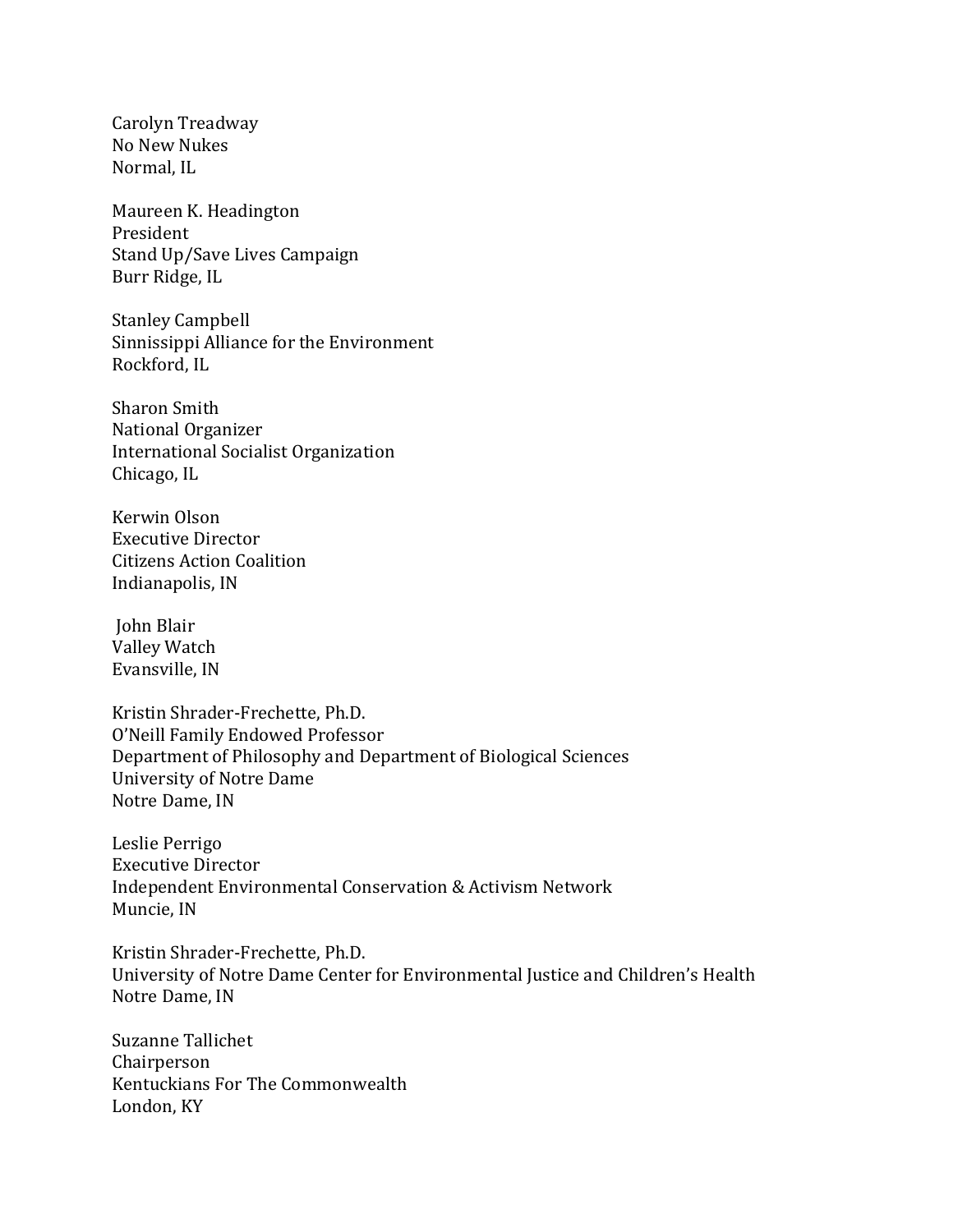Sister Mary Schmuck RSM Peace Through Justice Newsletter Nazareth, KY

Deb Katz, Executive Director Citizens Awareness Network Shelburne Falls, MA

Diane Turco Cape Downwinders Cape Cod, MA

Karen Vale Campaign Manager Cape Cod Bay Watch Plymouth, MA

Hattie Nestel Coordinator Nuclear Free Future Coalition of Western Massachusetts

Mary Lampert Director Pilgrim Watch Duxbury, MA

Sheila Parks, Ed.D Convener On Behalf of Mother Earth Boston, MA

Sandra Gavutis Executive Director C-10 Foundation Newburyport, MA

Meg Rayne Clamshell Alliance Newburyport, MA

Christine Bostek Founder & President Sands of White Horse Beach Association White Horse Beach, MA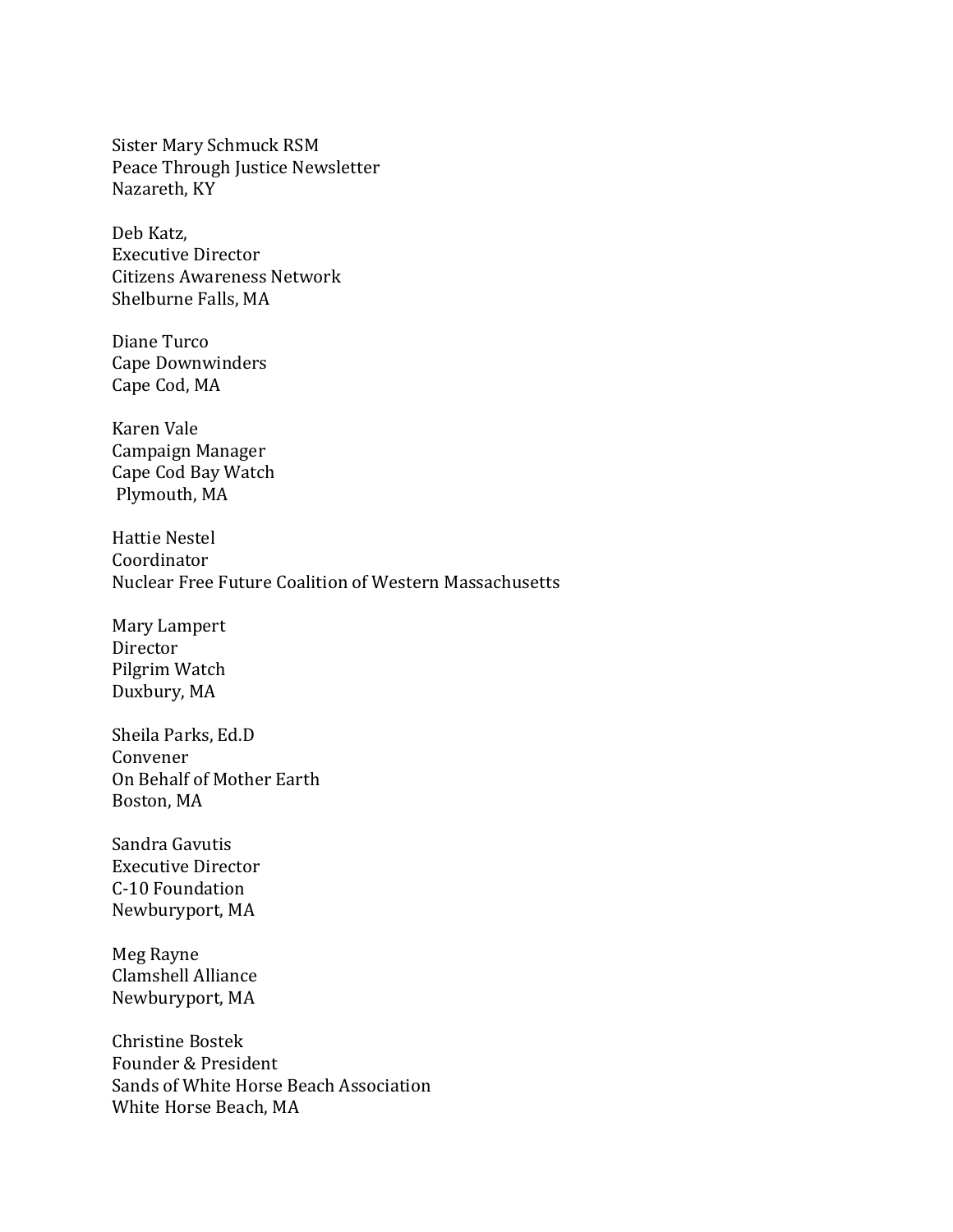Laura H. Roskos President Women's International League for Peace and Freedom, U.S. Section Boston, MA

Joanna Hammond & Bruce Skud Co-founders No More Fukushimas Newburyport, MA

Lillia Frantin Pilgrim Anti-Nuclear Action Falmouth, MA

Brian Quirk President Merrimack Valley People for Peace North Andover, MA

Janice Kurkoski North Quabbin Energy North Quabbin Region, MA

Steve Comley We The People Rowley, MA

Ken Bossong Executive Director SUN DAY Campaign Takoma Park, MD

Kevin Kamps Beyond Nuclear Takoma Park, MD

Albert Nunez Capital Sun Group, Ltd. Cabin John, MD

Dagmar Fabian Crabshell Alliance Baltimore, MD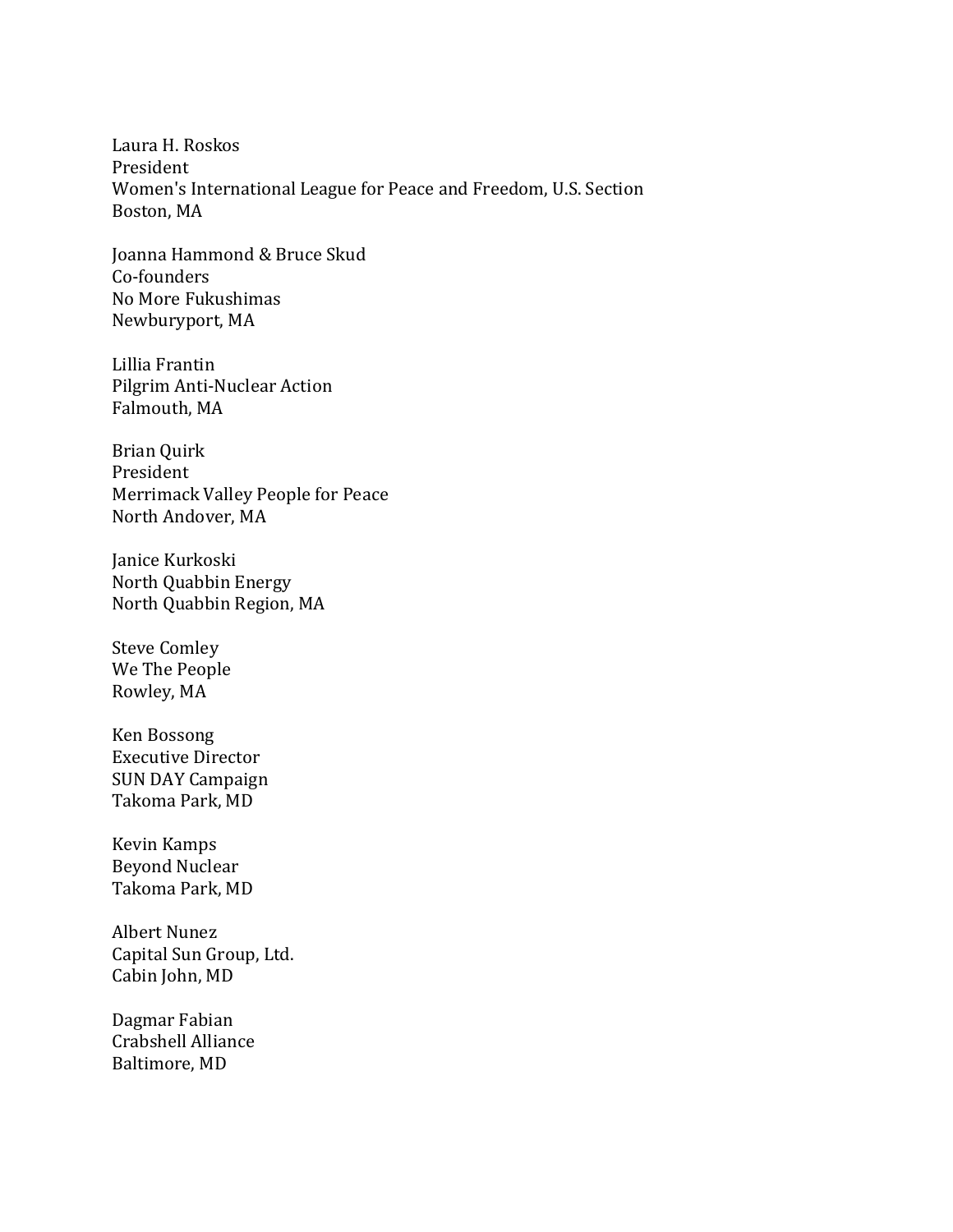Patricia T. Birnie Chair GE Stockholders' Alliance Sandy Spring, MD

Jay Levy Nuclear Free Takoma Park Committee Takoma Park, MD

Max Obuszewski Baltimore Nonviolence Center Baltimore, MD

Dennis Nelson Director SERV (Support and Education for Radiation Victims) Kensington, MD

K. Gagnon Coordinator Global Network Against Weapons & Nuclear Power in Space Brunswick, ME

Natasha Mayers Founder and Coordinator ARRT!, the Artists' Rapid Response Team Whitefield, ME

John Burke Secretary, Board of Directors Maine Solar Energy Association Jonesport, ME

Eric Justian Executive Director West Michigan Jobs Group Muskegon, MI

Michael J. Keegan Coalition for a Nuclear Free Great Lakes Monroe, MI

Alice Hirt Don't Waste Michigan Holland, MI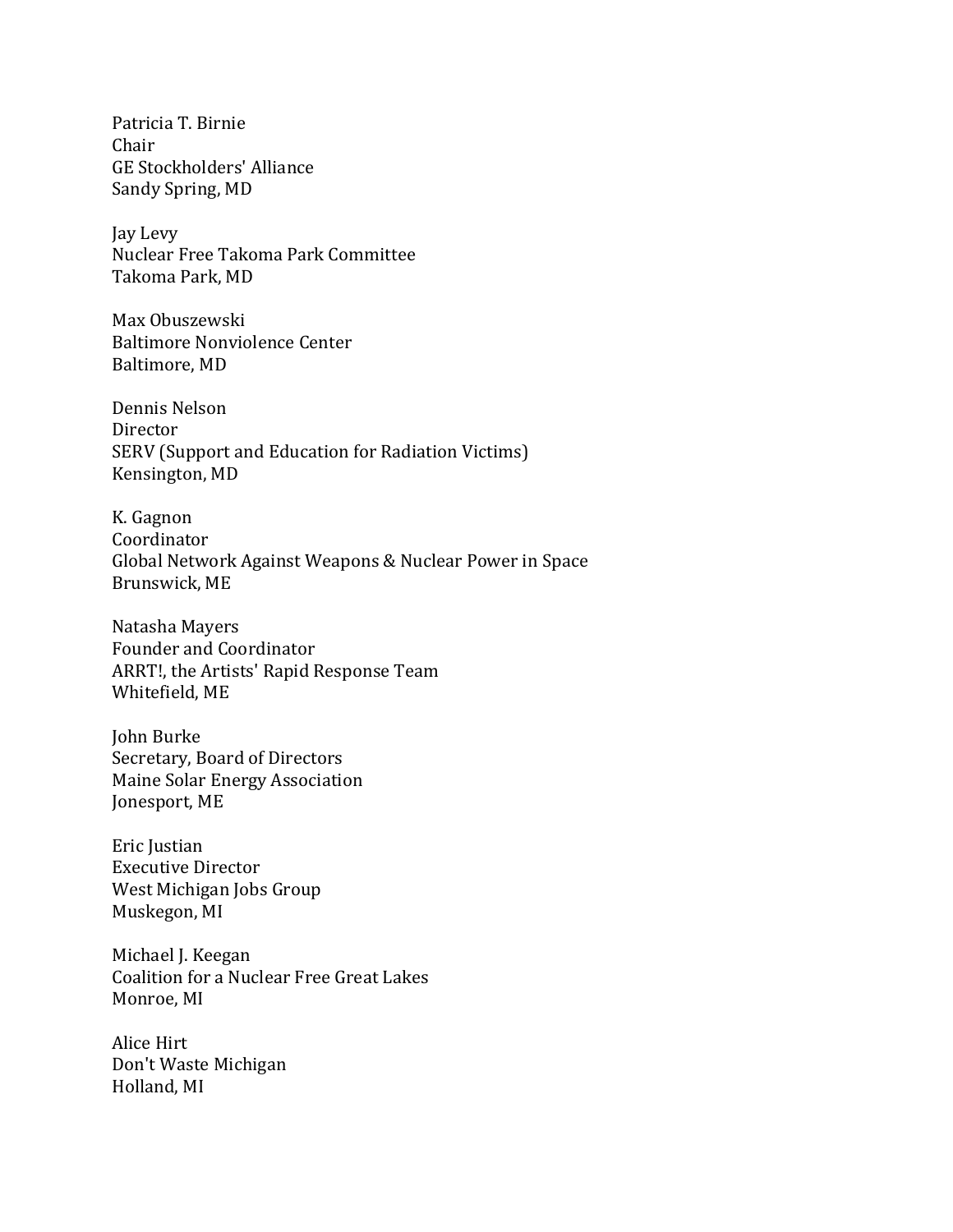Michael Potter Chairman & President Eden Foods Clinton, MI

Russell Greene Co-Chair, Stop Global Warming, Environmental Issues Progressive Democrats of America Grand Rapids, MI

Keith Gunter, Carol Izant Co-Chairs Alliance To Halt Fermi-3 Livonia, MI

Connie Beauvais Director Citizens for Alternatives to Chemical Contamination Lake Station, MI

Tom Goldtooth Indigenous Environmental Network Bemidji, MN

Lea Foushee Environmental Justice Director North American Water Office Lake Elmo, MN

Kristen Eide-Tollefson and Sigurd Anderson CURE - Communities United for Responsible Energy Frontenac, MN

Judi Poulson Chair Fairmont, MN Peace Group Fairmont, MN

Mary Hahn Kruger Lake Nature Preserve, (Woodland Culture) Stearns County, MN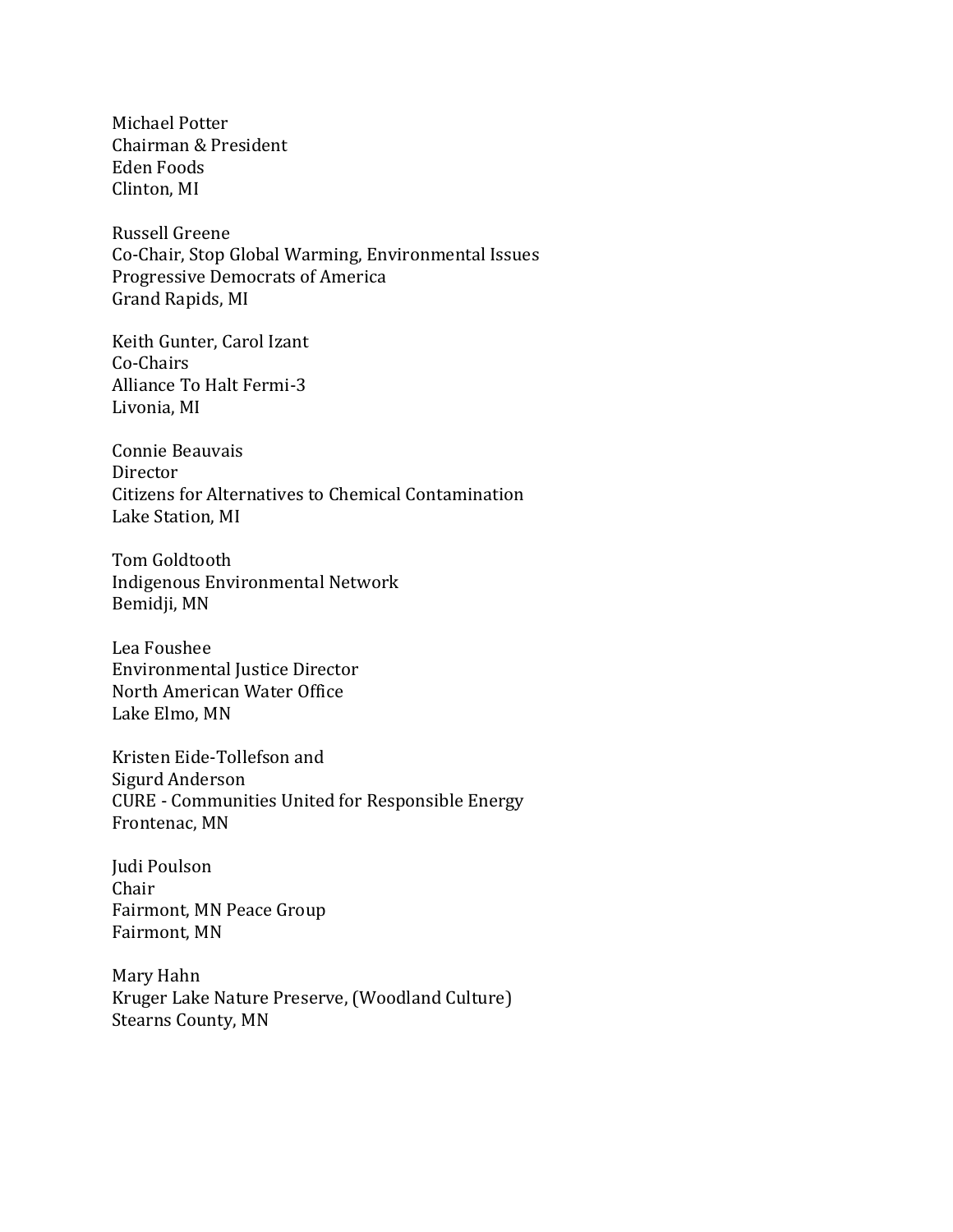Matthew Schaut President Minnesota River Valley Audubon Chapter (MRVAC) Bloomington, MN

Rev. Shodo Spring Founder Compassionate Earth Walk Northfield, MN

Mark Haim Chair Missourians for Safe Energy Columbia, MO

Ed Smith Safe Energy Director Missouri Coalition for the Environment St. Louis, MO

Chris Daum Oasis Montana Inc. Renewable Energy Supply & Design Stevensville, MT

Buffalo Bruce Staff Ecologist Western Nebraska Resources Council Chadron, NE

Judy Treichel Nevada Nuclear Waste Task Force Las Vegas, NV

Doug Bogen Executive Director Seacoast Anti-Pollution League Exeter, NH

Katherine Mendez Occupy Seacoast New Hampshire NH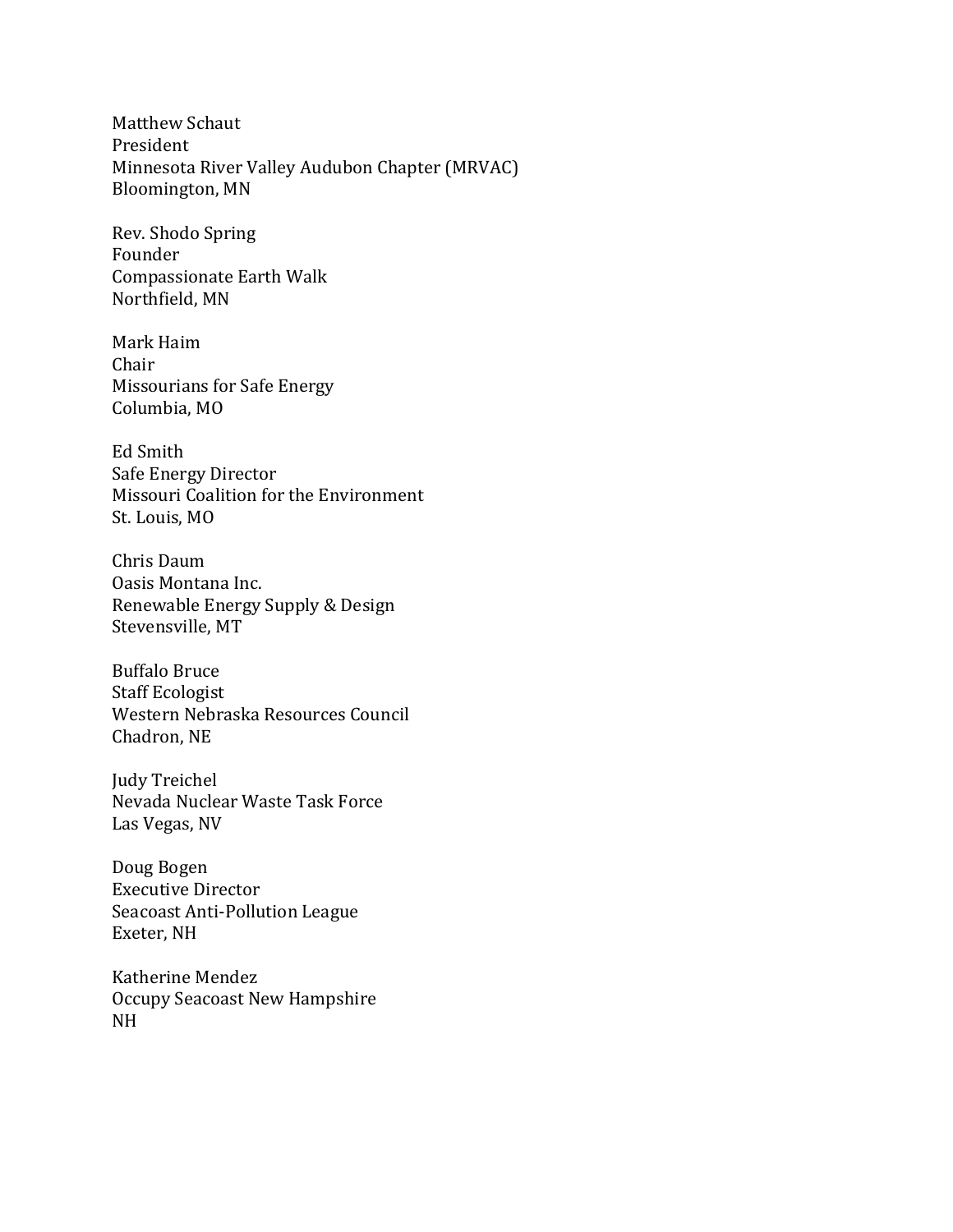Sister Miriam MacGillis OP Director Genesis Farm Blairstown, NJ

Richard P. Fuller Coordinator Green Party of Monmouth County, NJ Oakhurst, NJ

Wanda Knapik President of the Board of Trustees CommunityEarth Morristown, NJ

Greg Mello Los Alamos Study Group Albuquerque, NM

Janet Greenwald Co-coordinator Citizens for Alternatives to Radioactive Dumping Albuquerque, NM

David B. McCoy, Esq. Executive Director Citizen Action New Mexico Albuquerque, NM

Professor S. Daniel Schwartz (Environmental Sociology, University of New Mexico) Co-coordinator Committee for a Non-nuclear Future Albuquerque, NM

Thomas Jaggers Nuke Free Now Santa Fe, NM

Jessica Azulay Alliance for a Green Economy Syracuse, NY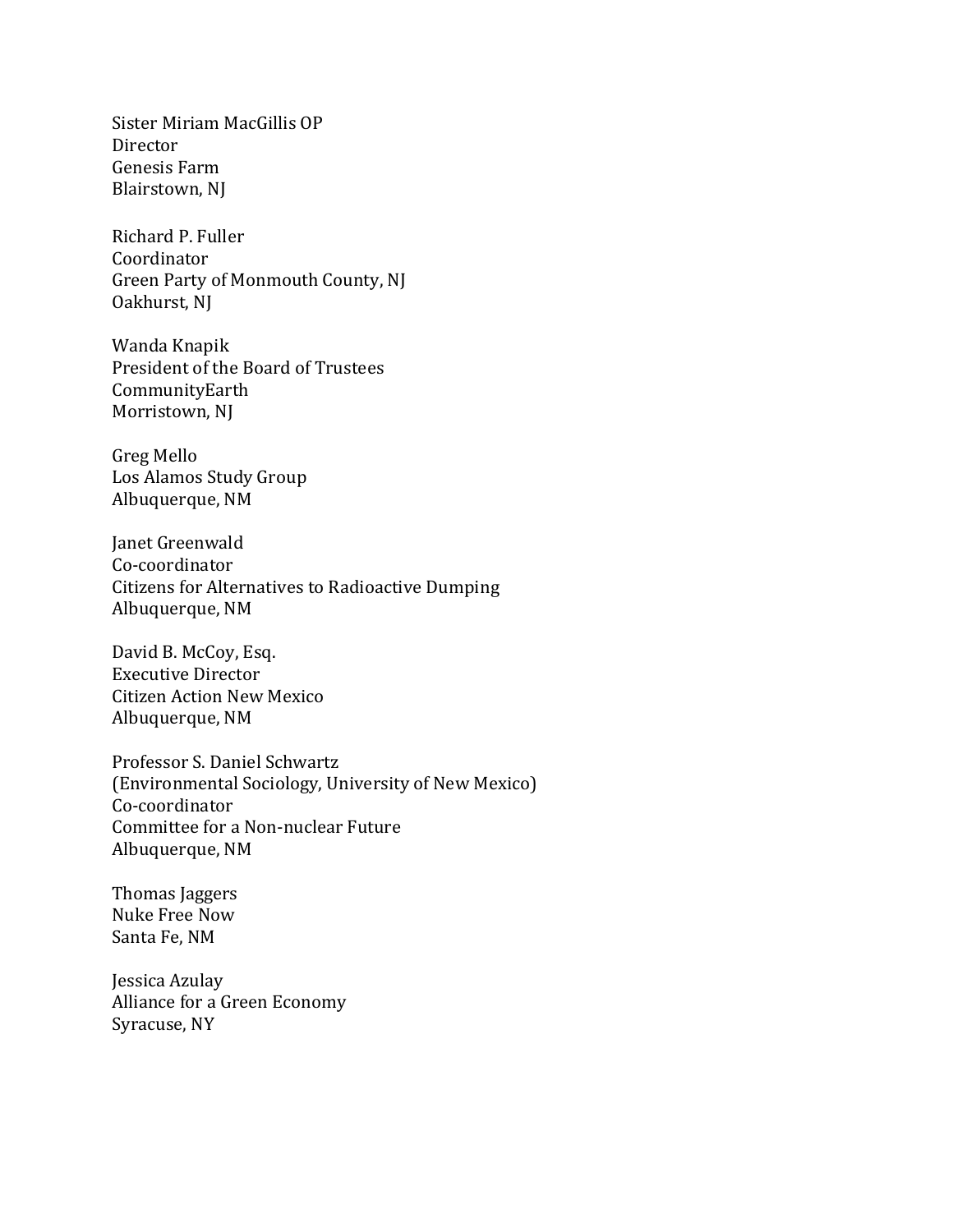Michel Lee, Esq. Steering Committee Indian Point Safe Energy Coalition Ossining, NY

Alice Slater Shut Down Indian Point Now New York, NY

A. R. Ingraffea, Ph.D., P.E. Dwight C. Baum Professor of Engineering and Weiss Presidential Teaching Fellow Cornell University Ithaca, NY

Paul Connett, PhD Director Fluoride Action Network Binghamton, NY

Robert Keilbach Secretary NYC Chapter 34 Veterans For Peace New York, NY

Tom Siracuse Chair of "Shut Down Indian Point Now!" Chair of the NY County Green Party New York, NY

Gordian Raacke Executive Director Renewable Energy Long Island (reLI) NY

Alicia Godsberg Executive Director Peace Action New York State New York, NY

Priscilla Star Executive Director Coalition Against Nukes New York, NY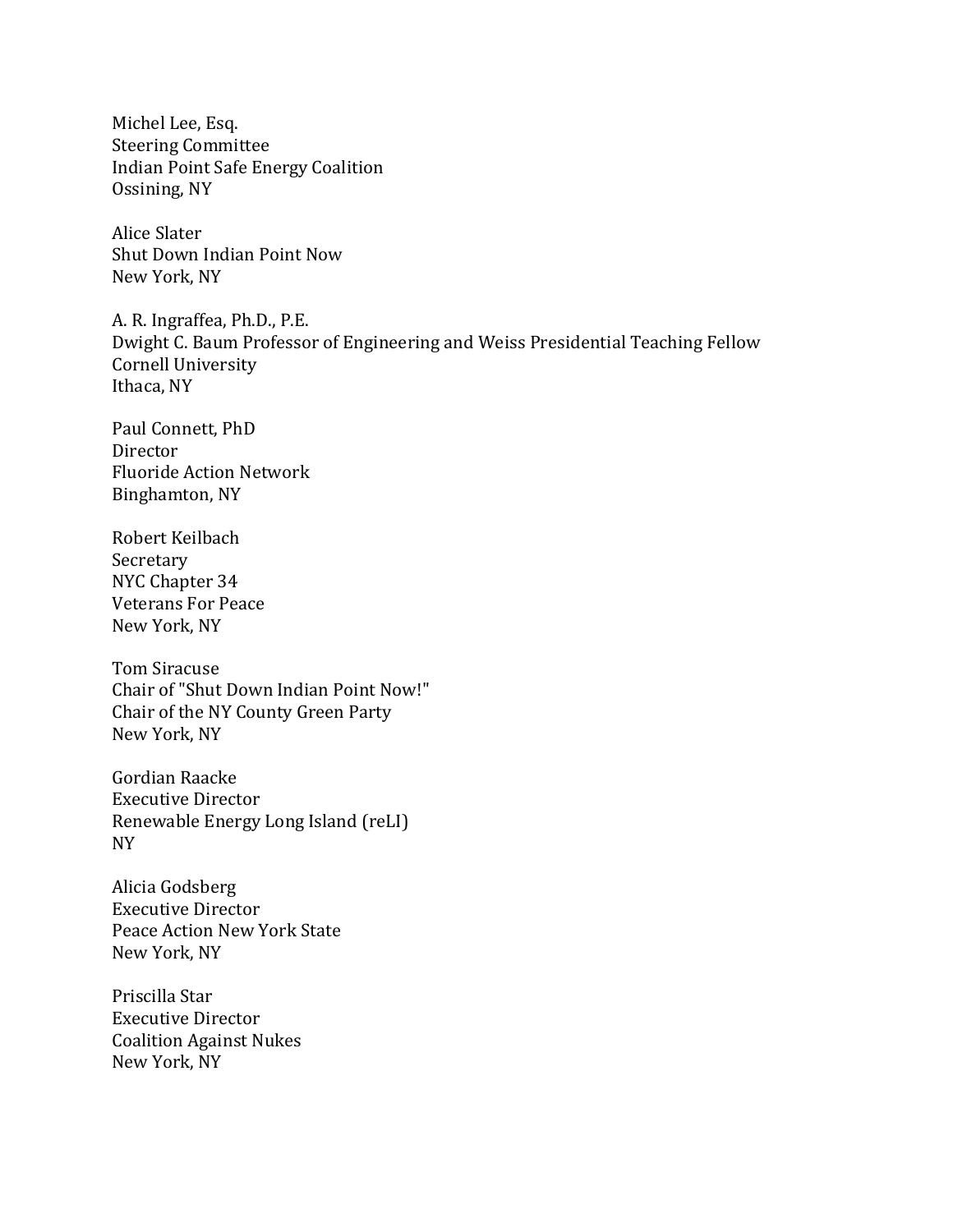Rona Fried, Ph.D. CEO [SustainableBusiness.com](https://mail.nirs.org/owa/redir.aspx?C=978206e25af548d3ad9042407fbbfa58&URL=http%3a%2f%2fwww.sustainablebusiness.com%2f) Huntington, NY

Trish Corbett and Michael Mannion Co-Founders The Mindshift Institute New York, NY

Margaret DiBenedeto Fleischmanns United Methodist Church Fleischmanns, NY

Ken Gale Producer Eco-Logic, WBAI-FM New York, NY

Connie Hogarth Connie Hogarth Center for Social Action Manhattanville College Purchase, NY

Conrad Miller, M.D. Physicians for Life Watermill, NY

Melissa Jacobs Founder and President Regional Action Group for the Environment, Inc. Nunda, NY

Peter E. Swords, LMSW Peace Action of Central New York Syracuse, NY

Thomas V. Connor OFS Fraternity Chair: Solanus Casey Region Work and Peace and Justice Commissions Saint Peter Damian Fraternity Saint Joseph Church New Paltz, NY

Judy Braiman Empire State Consumer Project Rochester, NY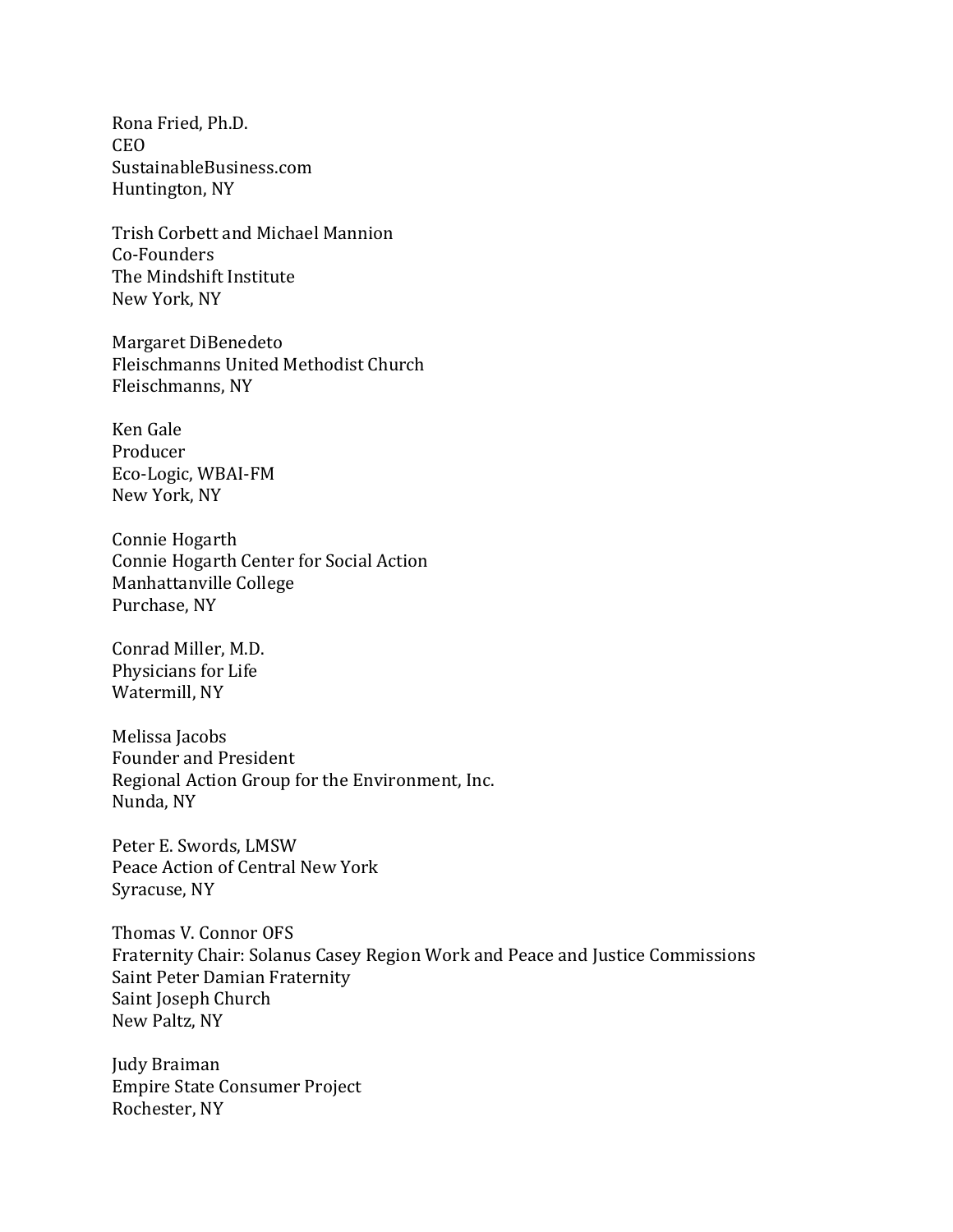Donna Stein President NYC Friends of Clearwater New York, NY

Dr. Don Richardson Western North Carolina Physicians For Social Responsibility Brevard, NC

Mali Lightfoot Executive Director The Helen Caldicott Foundation Asheville, NC

Louis A. Zeller Executive Director Blue Ridge Environmental Defense League Glendale Springs, NC

Sally Morgan Energy and Water Justice Researcher/ Organizer Clean Water for North Carolina Asheville, NC

Emma Bogdan **Officer** UNCW Environmental Concerns Organization Wilmington, NC

Harvey Wasserman Editor www.nukefree.org Columbus, OH

Chris Borello President Concerned Citizens of Lake Twp./ Uniontown IEL Superfund Site, Ohio Canton, OH

Vanessa Pesec President NEOGAP (Network for Oil and Gas Accountability and Protection) Concord Township, OH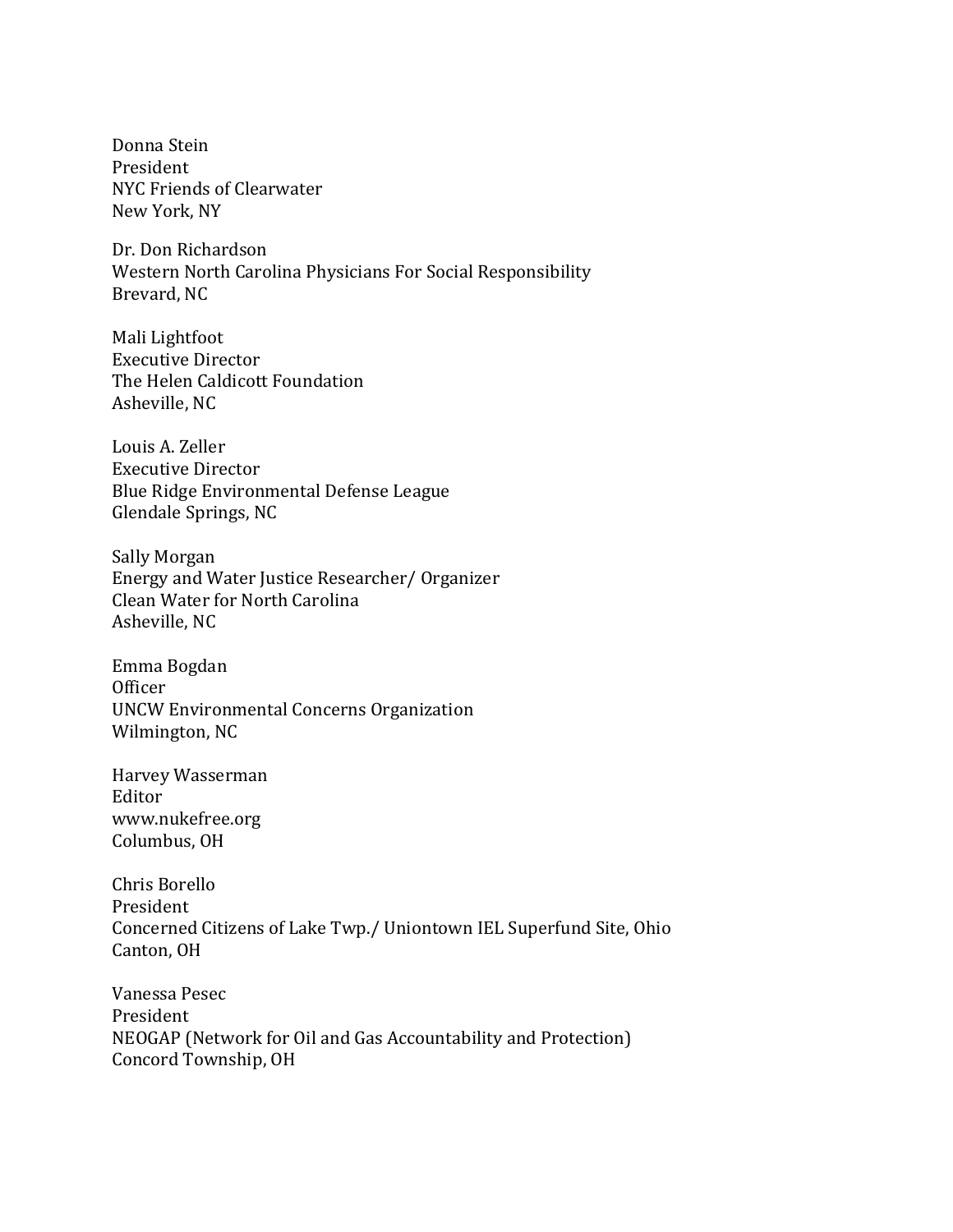Governing Board Ohio Valley Peace Barnesville, OH

Michael Leonardi Coordinator Toledo Coalition for Safe Energy Coalition Against Nukes Toledo, OH

Connie Kline Director Ohio CARE - Citizens Against a Radioactive Environment Willoughby Hills, OH

Connie Hammond Co-Chair Franklin County Greens Central Committee Columbus, OH

Gwen Ranbir Ingram Vice President Carrie Dickerson Foundation Tulsa, OK

Nina Bell, J.D. Executive Director Northwest Environmental Advocates Portland, OR

Susan Katz, MD President Oregon Physicians for Social Responsibility Portland, OR

Lloyd K. Marbet Executive Director Oregon Conservancy Foundation Boring, OR

Lynn Sims Don't Waste Oregon Portland, OR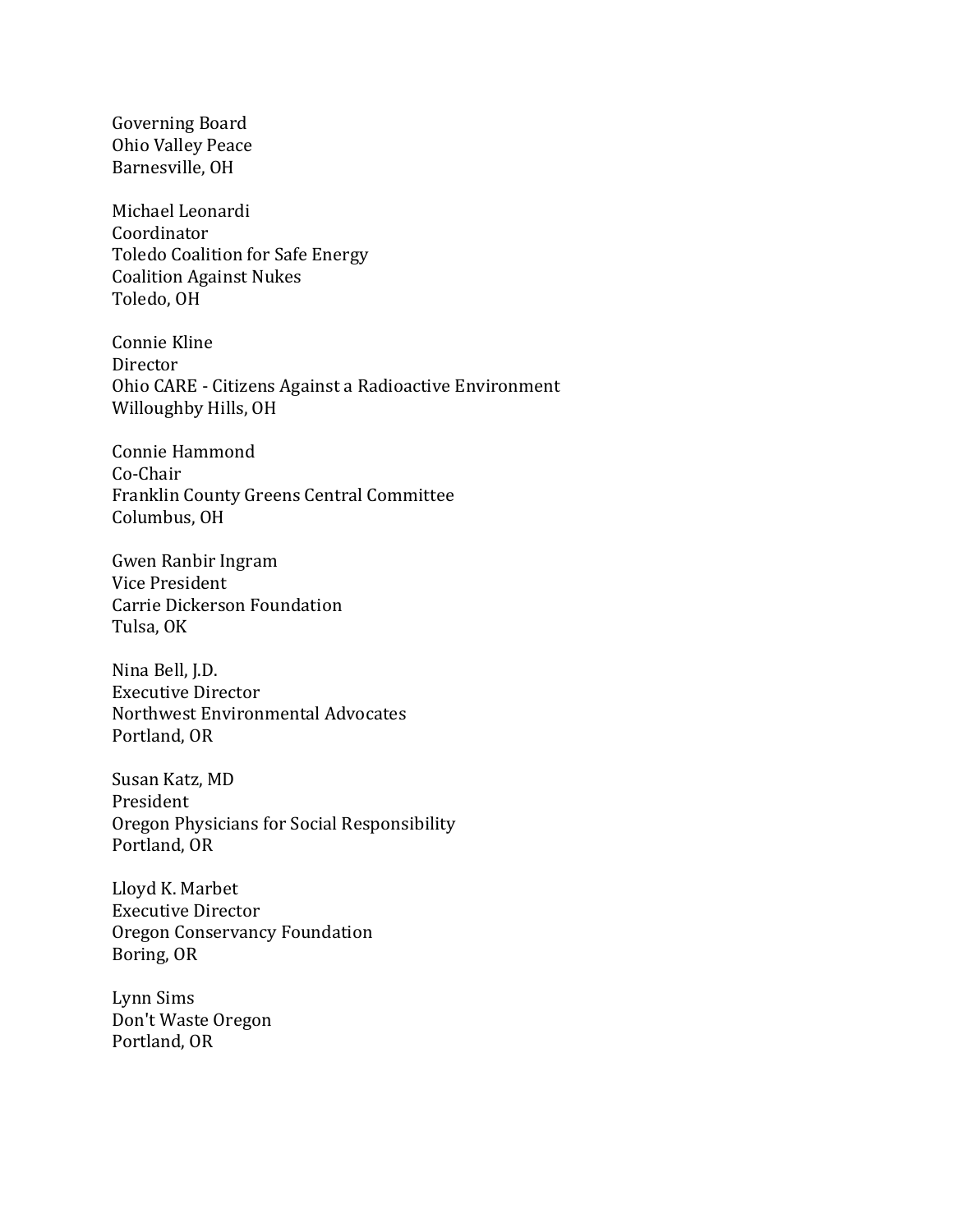Charles K. Johnson Director, Joint Task Force on Nuclear Power Oregon and Washington Physicians for Social Responsibility Portland, OR

Satya Vayu Spiritual Director Touching Earth Sangha Portland, OR

Paige Knight Hanford Watch Portland, OR

Irene Keim Chair, Board of Directors Unitarian Universalist Ministry for Earth Portland, OR

Marcia Denison Trust Director Pacific Rainforest Wildlife Guardians Rainier, OR

Maya K. van Rossum The Delaware Riverkeeper Delaware Riverkeeper Network Bristol, PA

Joseph Otis Minott, Esq. Executive Director Clean Air Council Philadelphia, PA

David Hughes President Citizen Power Pittsburgh, PA

Ernest Fuller Concerned Citizens for SNEC Safety Six Mile Run, PA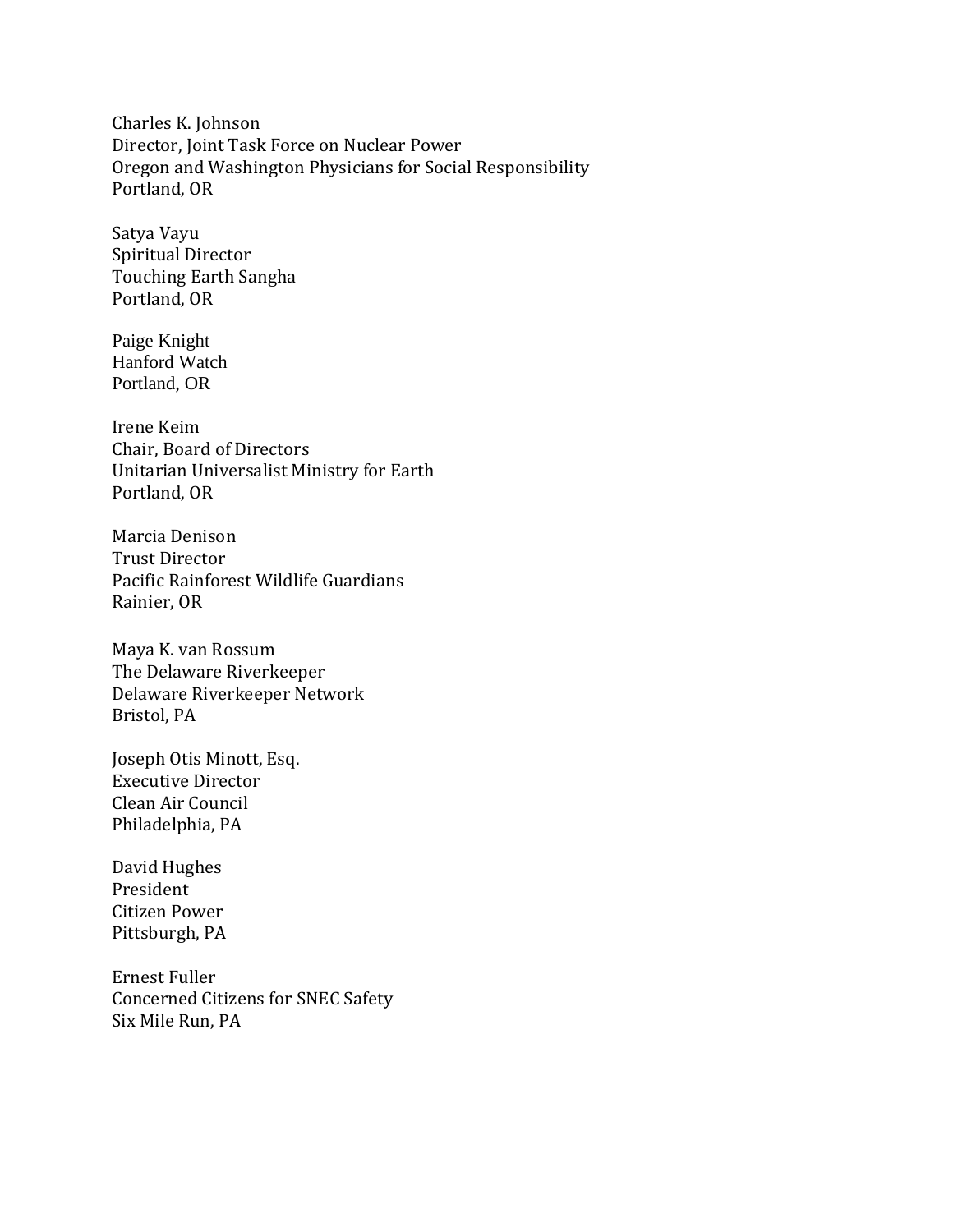Karen Barton Coordinator Bryn Mawr Peace Coalition Bryn Mawr, PA

Gene Stilp Coordinator No Nukes Pennsylvania Harrisburg, PA

Diane Bardol, GNSH Social Justice Coordinator Grey Nuns of the Sacred Heart Yardley, PA

Wm. Wharton Smith III President U.S.A. Nica Windpower, Inc. Jamestown, RI

Liberty Goodwin Director Toxics Information Project (TIP) Providence, RI

James Lazell President The Conservation Agency Jamestown, RI

Finian Taylor Hilton Head for Peace Hilton Head Island, SC

Connie Young Administrator Don't Waste Aiken Aiken, SC

Joanne Williams Columbia Society of Friends Columbia, SC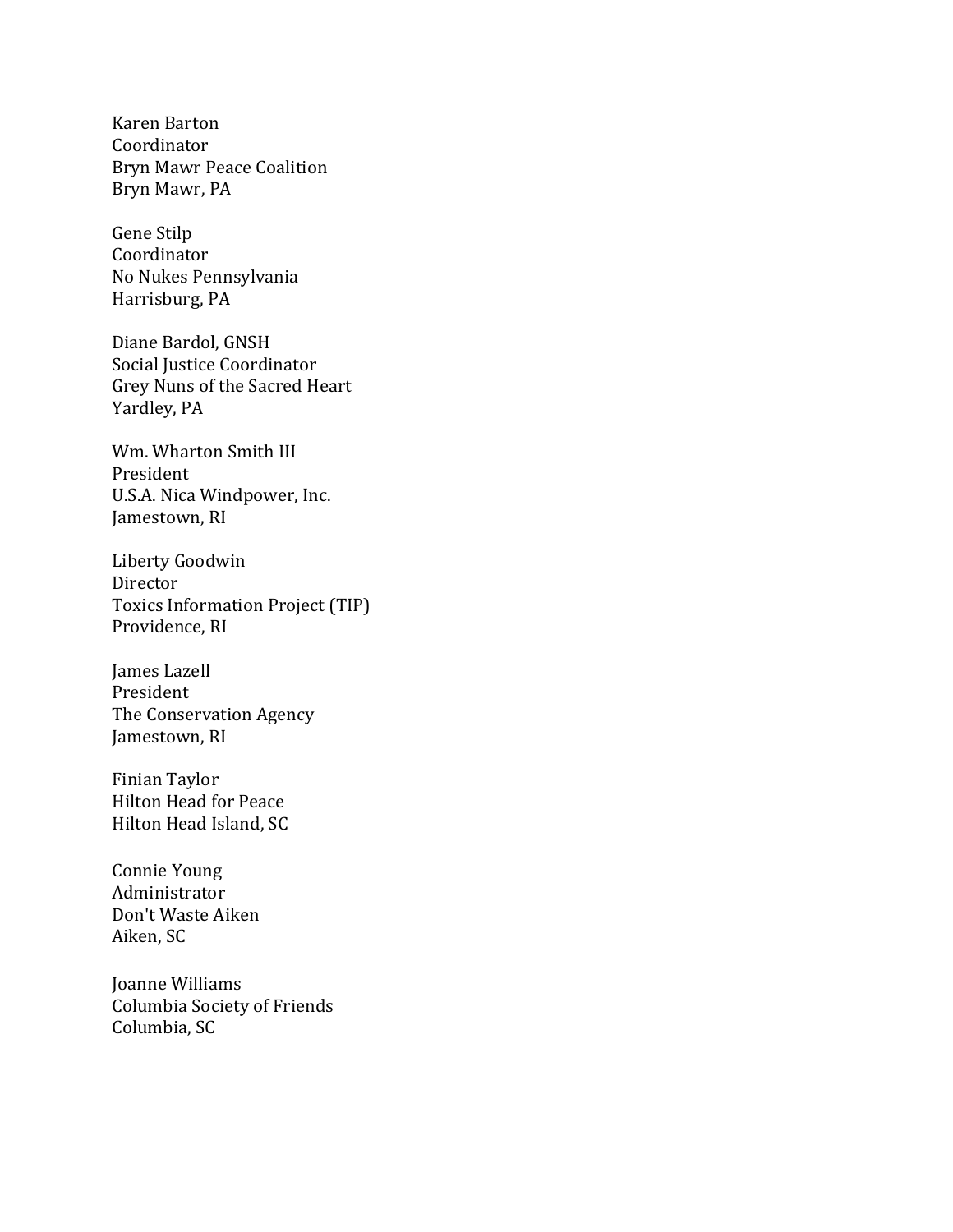Charmaine White Face Coordinator Defenders of the Black Hills Rapid City, SD

Lilias Jarding Clean Water Alliance Rapid City, SD

Debra White Plume Owe Aku, Bring Back the Way Manderson, SD

Thomas K Cook Field Director American Indian Youth Running Strong Pine Ridge, SD

Frank James Director Dakota Rural Action Brookings, SD

Stephen A. Smith, DVM Executive Director Southern Alliance for Clean Energy Knoxville, TN

Kathleen Ferris Co-Founder Citizens to End Nuclear Dumping in Tennessee Murfreesboro, TN

Scott Banbury Conservation Chair Tennessee Chapter of the Sierra Club Memphis, TN

Karen Hadden Executive Director Sustainable Energy & Economic Development (SEED) Coalition Austin, TX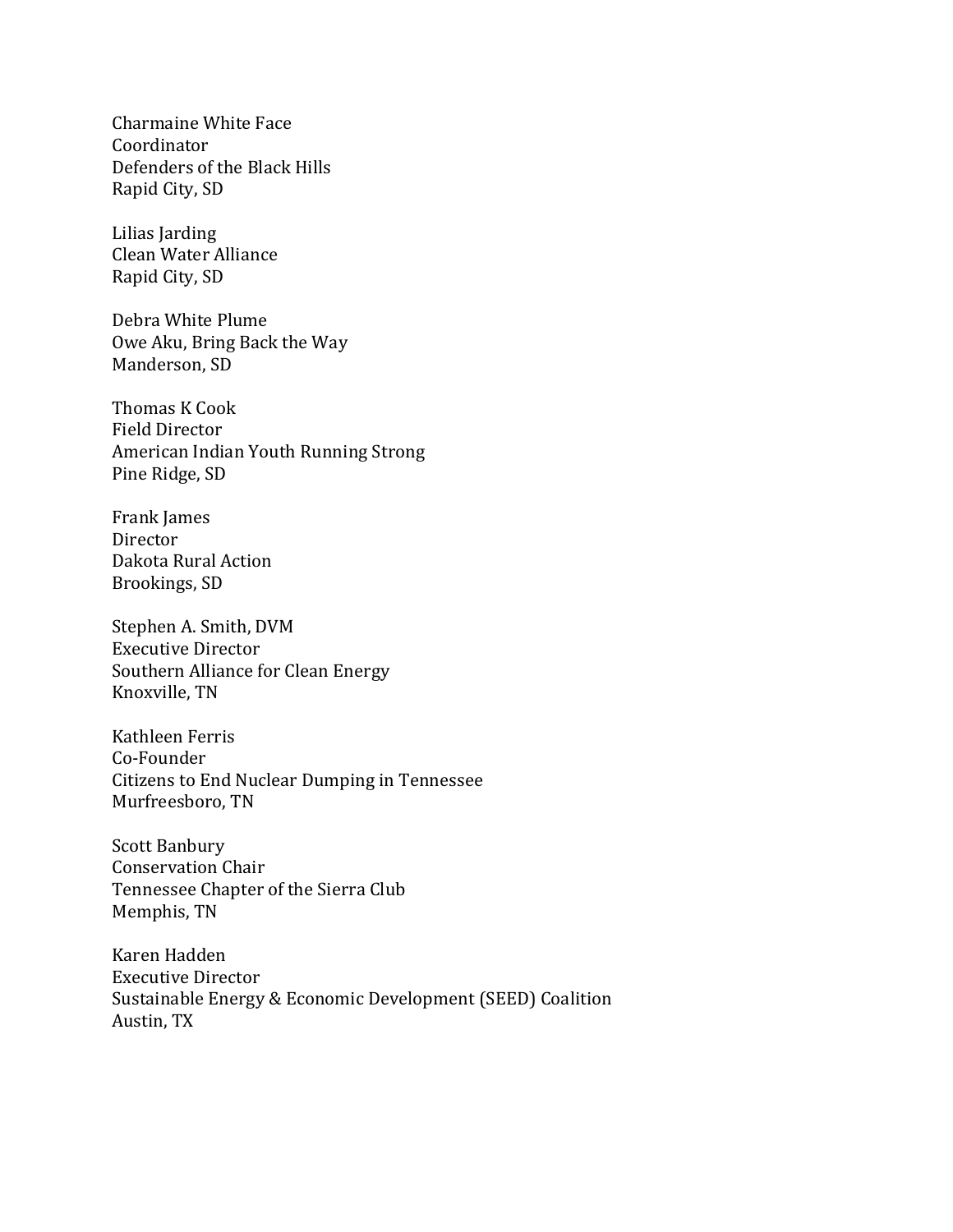Jerry Stein Convener The Peace Farm Amarillo, TX

Nancy Edwards Treasurer Houston Climate Protection Alliance Houston, TX

Margaret Day Chair Alamo Sierra Club San Antonio, TX

Sarah M. Fields Program Director Uranium Watch Moab, UT

Matt Pacenza HEAL Utah Salt Lake City, UT

John Weisheit Conservation Director Living Rivers Moab, UT

Scott Sklar Executive Director Center for Small Business and the Environment Arlington, VA

Chris Williams President Vermont Citizens Action Network Hancock, VT

Brian Tokar Institute for Social Ecology Plainfield, VT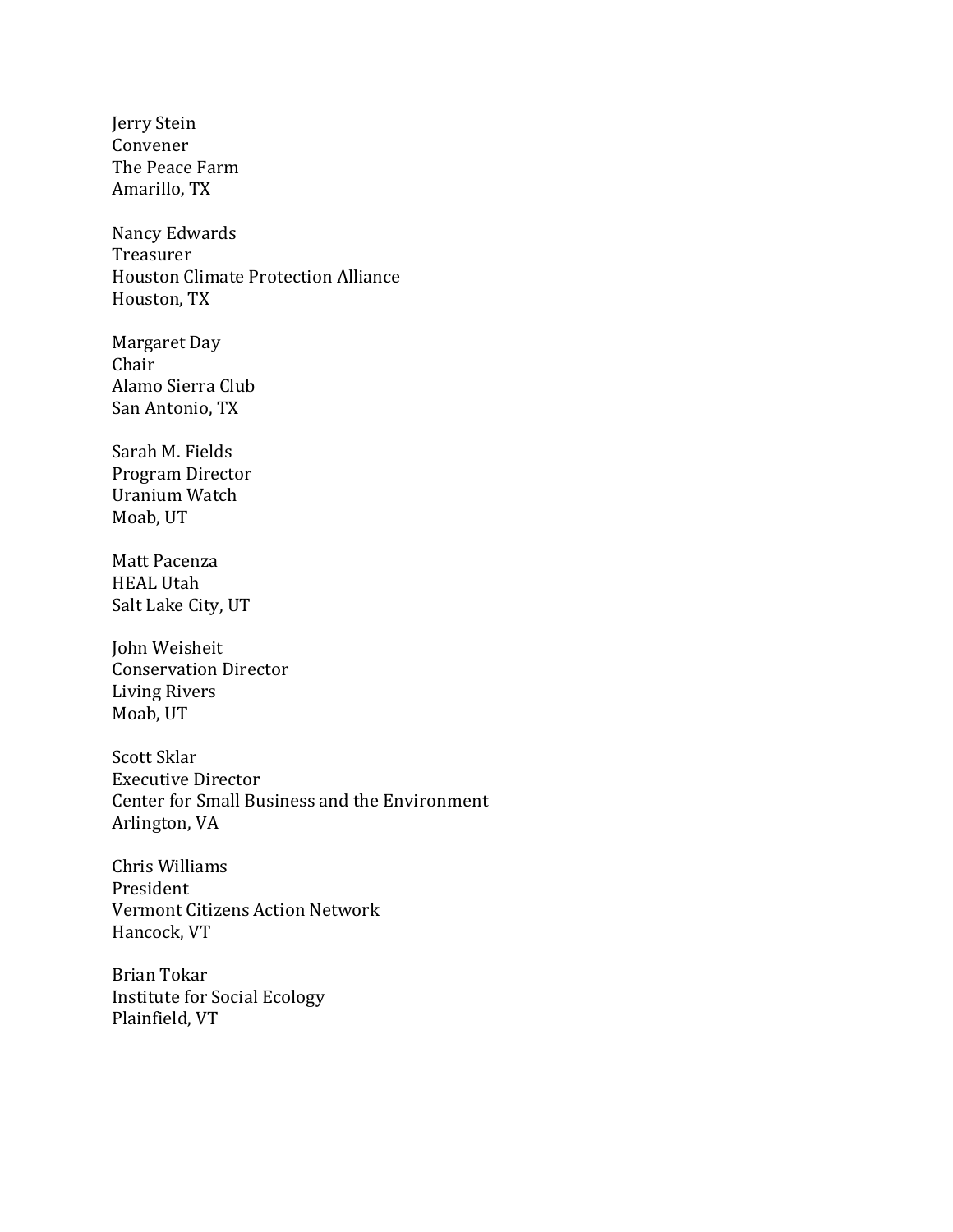Debra Stoleroff The Vermont Yankee Decommissioning Alliance Montpelier, VT

Will Bennington Campaigner Global Justice Ecology Project Burlington, VT

Jennifer O Viereck Executive Director HOME: Healing Ourselves & Mother Earth N. Bennington VT

Roy Taylor Clerk Quaker Earthcare Witness Burlington, VT

Mary Hanson Co-Chair Ground Zero Center for Non-violent Action Poulsbo, WA

Greg Wingard Executive Director Waste Action Project Seattle, WA

Doris Fulton Peace Action Lynnwood, WA

Mary Hanson Chair Seattle Fellowship of Reconciliation Seattle, WA

Mike Nuess President Teleologics Spokane WA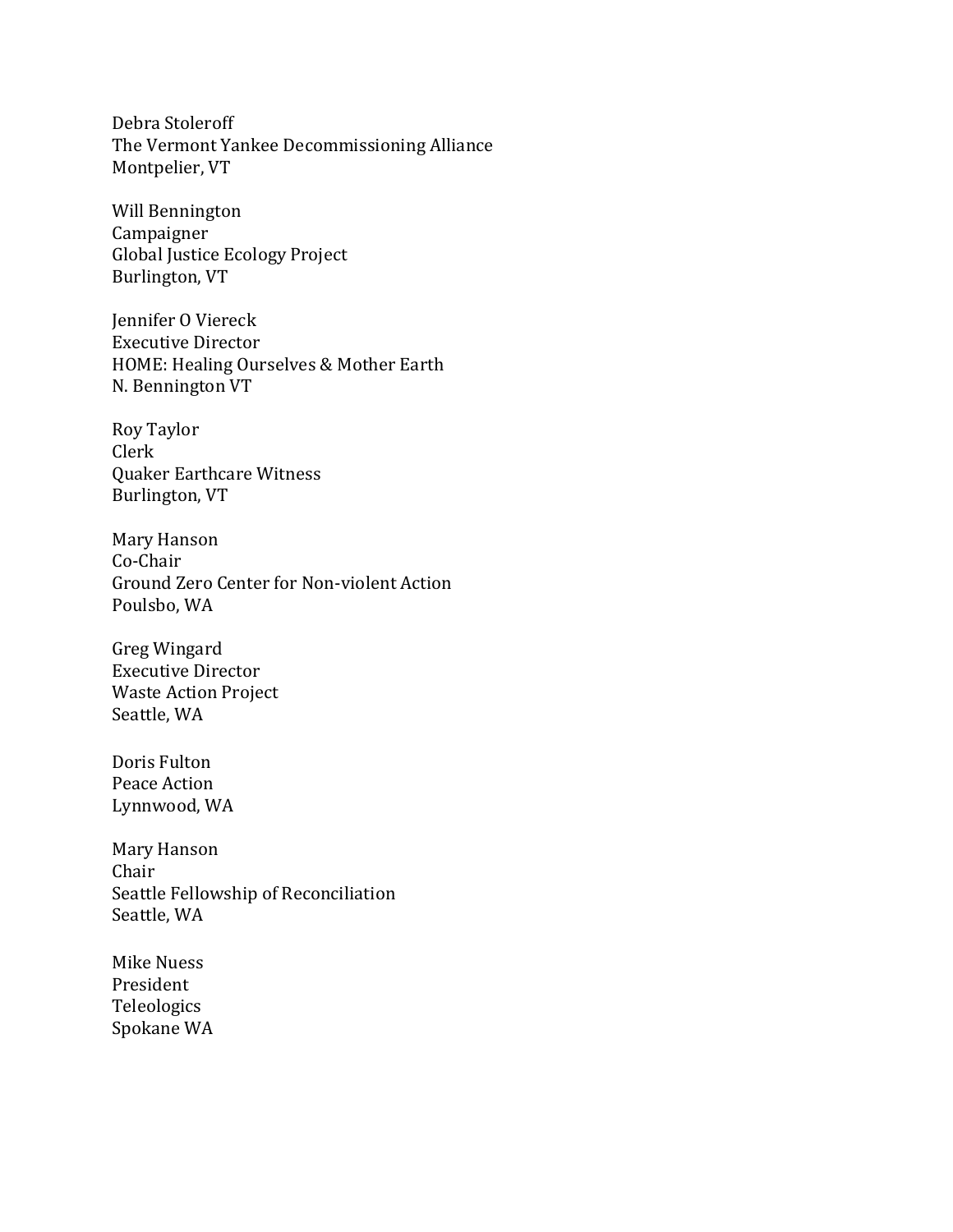Chris Herman President Edmonds Community Solar Co-op Edmonds, WA

Janet Keating Executive Director Ohio Valley Environmental Coalition Huntington, WV

Allen Johnson Coordinator Christians For The Mountains Dunmore, WV

Vernon Haltom Executive Director Coal River Mountain Watch Naoma, WV

Katie Nekola General Counsel Clean Wisconsin Madison, WI

Al Gedicks Executive Secretary Wisconsin Resources Protection Council Tomahawk, WI

John LaForge Co-Director Nukewatch/The Progressive Foundation Luck, WI

Patricia J. Popple Frac Sand Sentinel Concerned Chippewa Citizens Chippewa Falls, WI

Forest Jahnke Co-Coordinator of Crawford Stewardship Project Gays Mills, WI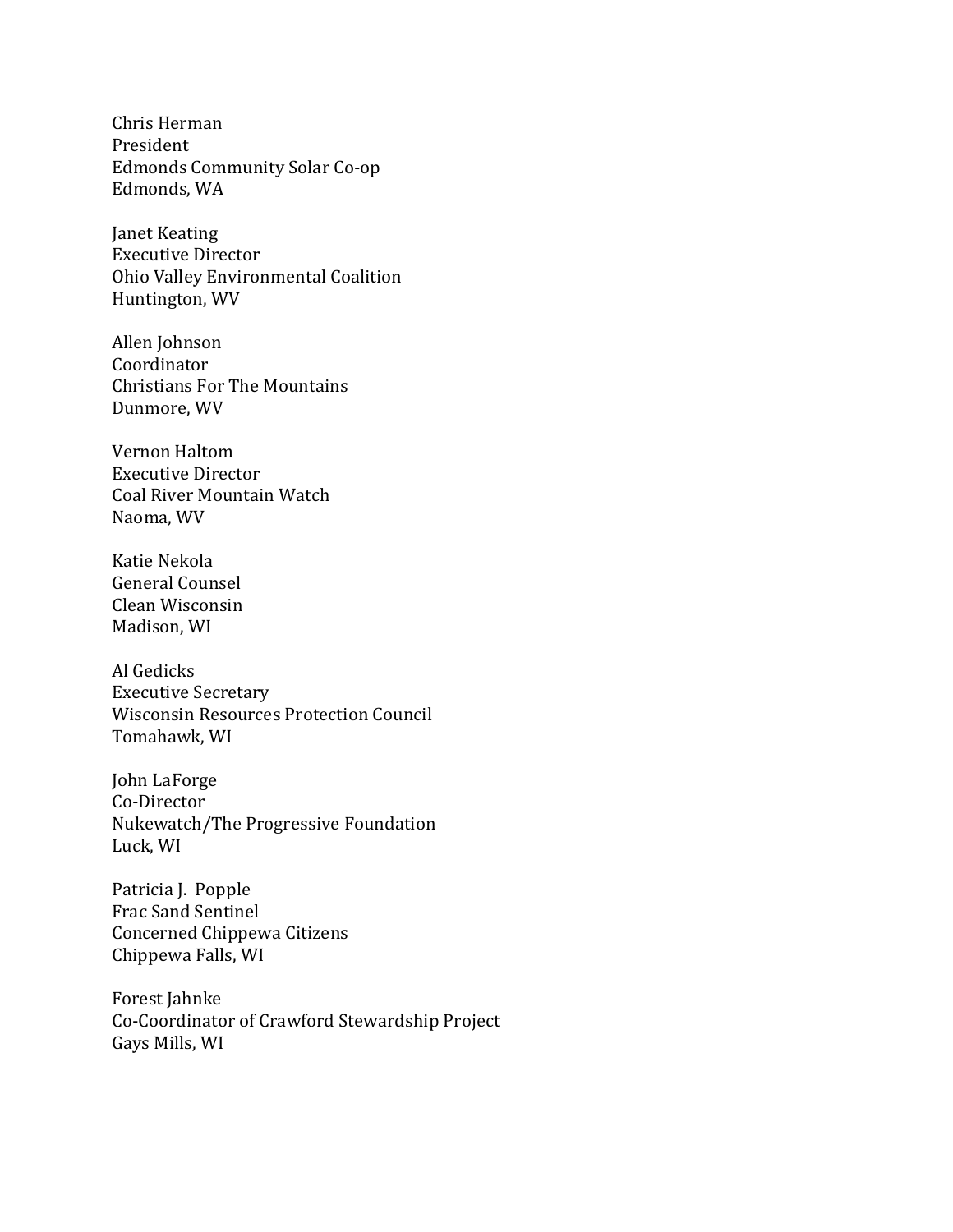Carl Sack Wisconsin Network for Peace and Justice Madison, WI

Christopher LaForge Great Northern Solar Port Wing, WI

Daniel Pneuman President Peace Action Wisconsin Milwaukee, WI

Greg Banks Cospokesperson Helfenstein Soup Council, Inc. Green Bay, WI

Rob Danielson Secretary SOUL of Wisconsin La Farge, WI

Gillian Malone Chair Powder River Basin Resource Council Sheridan, WY

#### **International Signers**

Jim Green National Nuclear Campaigner Friends of the Earth, Australia Melbourne, Australia

Abigail Jabines Climate Change Campaigner Australian Conservation Foundation Carlton Vic, Australia

Aslan Avdi Suzanne Daley Founders SDVMA.COM Brisbane, Australia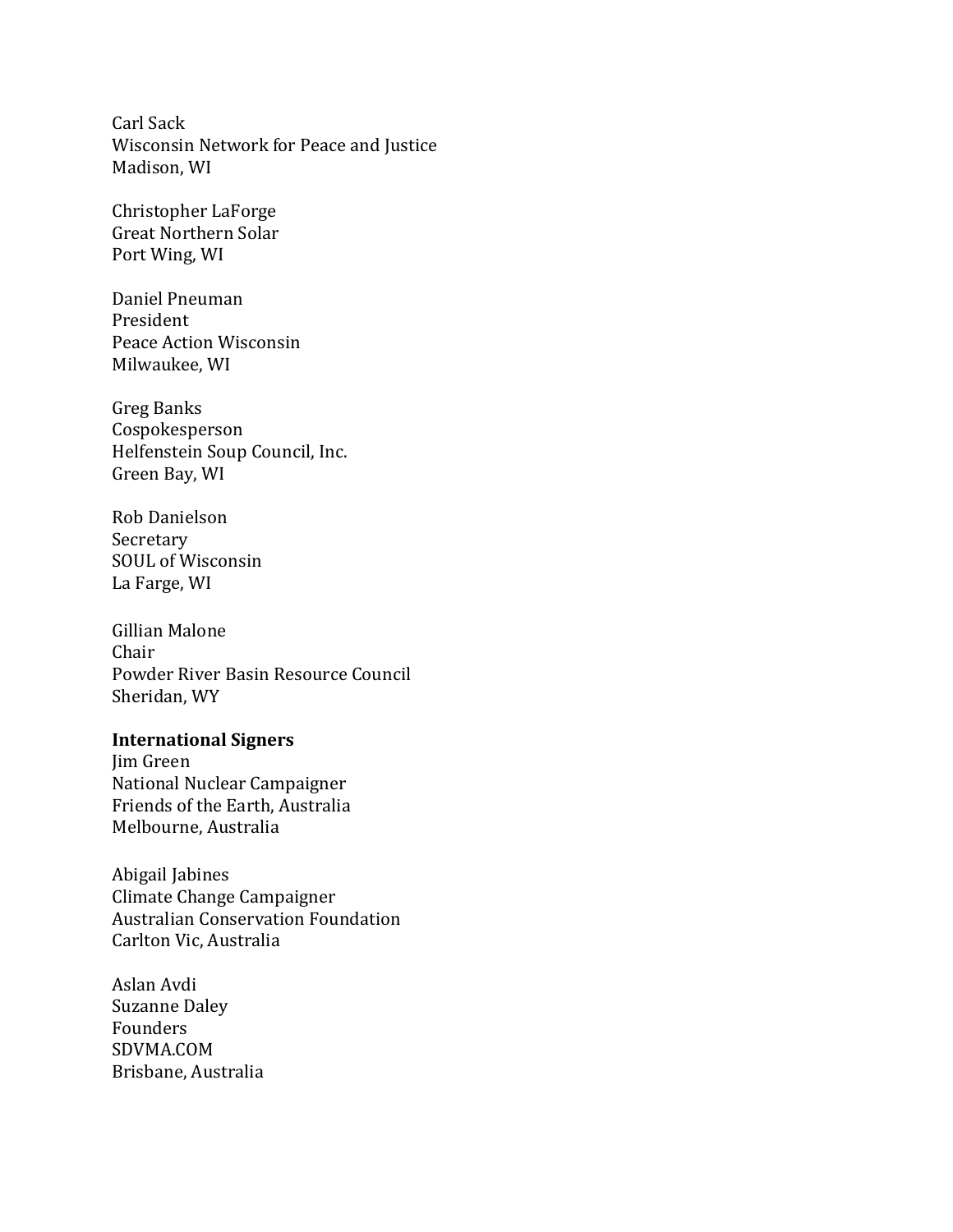Harry Kerr Chair Pax Christi Victoria (International Christian Peace Movement) Carlton South Victoria, Australia

Father Claude Mostowik msc President Pax Christi Australia Sydney, New Souths Wales, Australia

Father Claude Mostowik msc National Director Missionaries of the Sacred Heart Justice and Peace Centre (Australian Province) Sydney, New South Wales, Australia

Cameron Power Chair Sustainable Energy Now Inc. Perth, Australia

Janet Marsh Anti Nuclear Alliance of West Australia Perth, Western Australia

Dr. Reinhard Uhrig GLOBAL 2000/Friends of the Earth Austria Vienna, Austria

Matthias Reichl Center for Encounter and Active Non-Violence Bad Ischl, Austria

Bernhard Riepl, www.sonneundfreiheit.eu Sandl, Austria

Heinz Stockinger Chair Salzburg Platform Against Nuclear Dangers (PLAGE) Salzburg, Austria

Roland Egger Atomstopp\_Atomkraftfrei Leben! Linz, Austria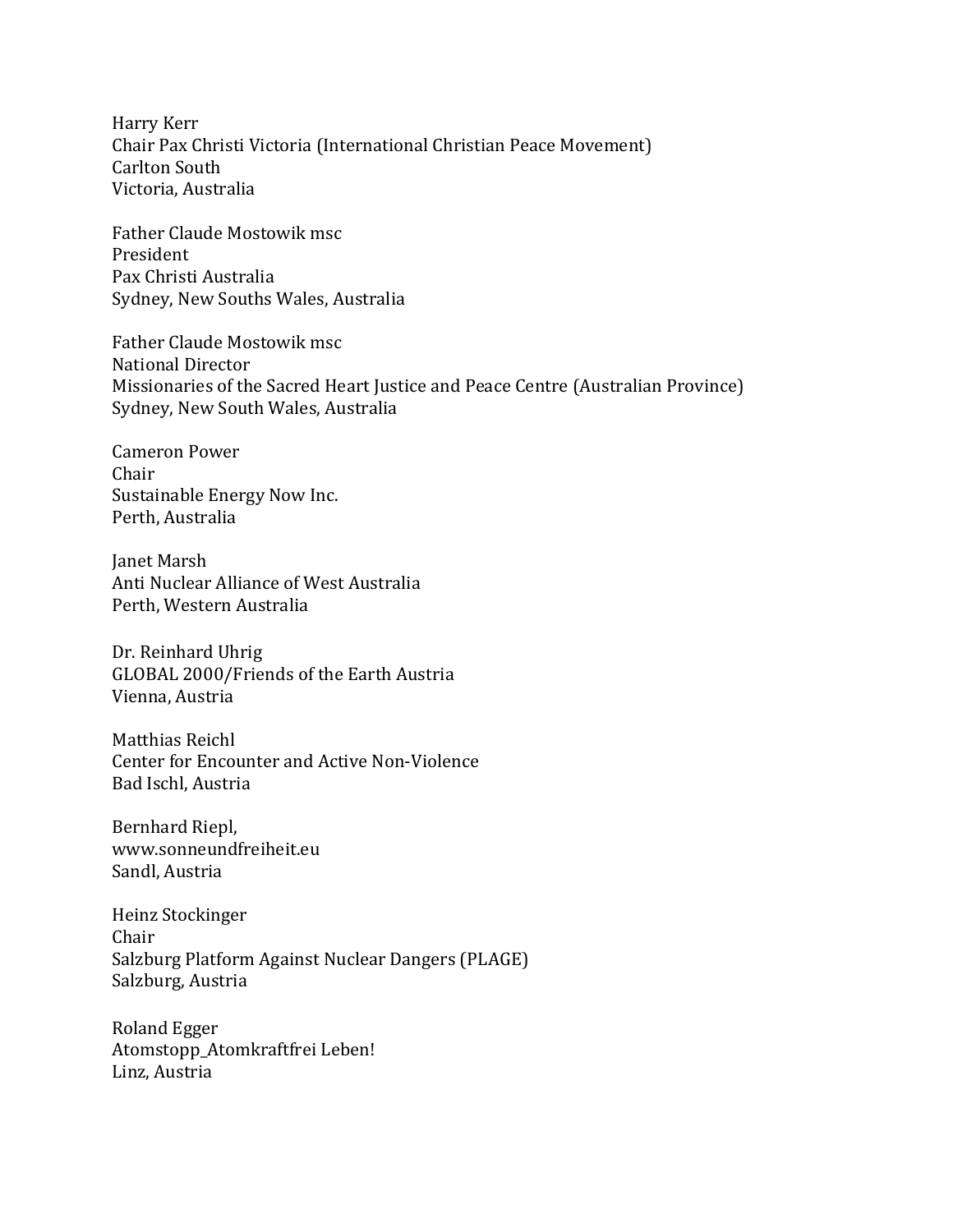Angela Bischoff Greenspiration Toronto, Ontario Canada

Joan Russow PhD Coordinator Global Compliance Research Project Victoria, Canada

Victor Lau Leader Green Party of Saskatchewan Regina, Saskatchewan Canada

Marcella Pedersen North Saskatchewan River Environmental Society Cut Knife, Saskatchewan Canada

Marc Fafard Spokesperson Sept-Ils sans Uranium (SISUR) Quebec, Canada

Karen Weingeist Coalition for a Clean Green Saskatchewan Saskatchewan, Canada

Janet McNeill Spokesperson Durham Nuclear Awareness (DNA) Whitby, Ontario Canada

Dave Greenfield Chairperson Mother Earth Action Co-operative Ltd Saskatoon, Saskatchewan, Canada

Jo Hayward-Haines Safe And Green Energy (SAGE) Peterborough, Ontario Canada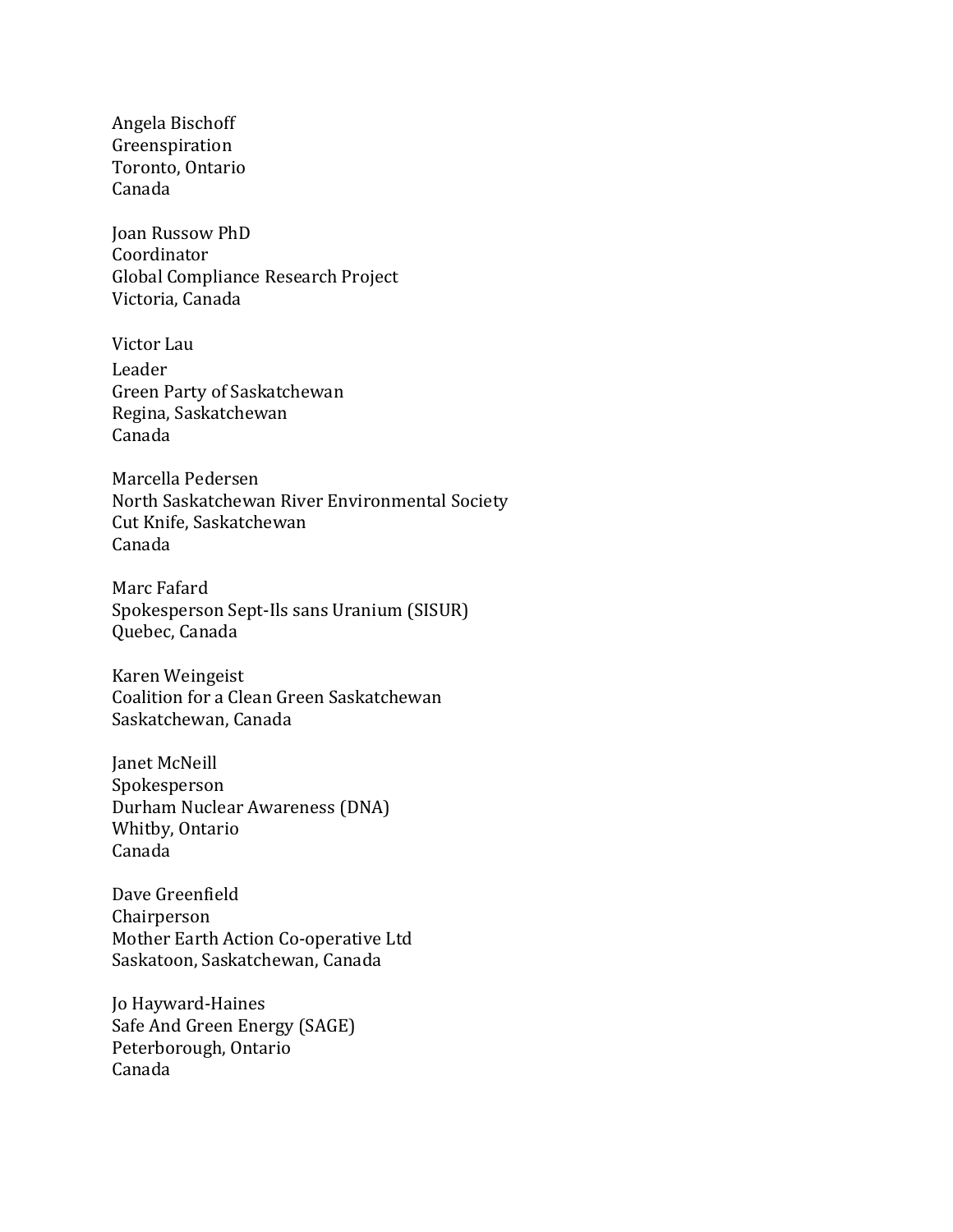Florence Stratton Making Peace Vigil Regina, Saskatchewan Canada

Linda Murphy Inter-Church Uranium Committee Educational Co-operative Saskatoon, Saskatchewan Canada

Jessica Gordon, Idle No More Saskatoon, Saskatchewan Canada

Mark Bigland-Pritchard Climate Justice Saskatoon Saskatoon, Saskatchewan Canada

Palle Bendsen NOAH Energy and Climate Group NOAH Friends of the Earth Denmark Copenhagen, Denmark

Camilla Berens Stop New Nuclear Alliance London, England

Malcolm Margolis Harrogate Friends of the Earth Yorkshire, England

Dr. Richard Anthony Smith Institute for Policy Research and Development London, England

David Armitage CND Norwich England

Nigel Day Oxford Campaign for Nuclear Disarmament (CND) Oxford, England U.K.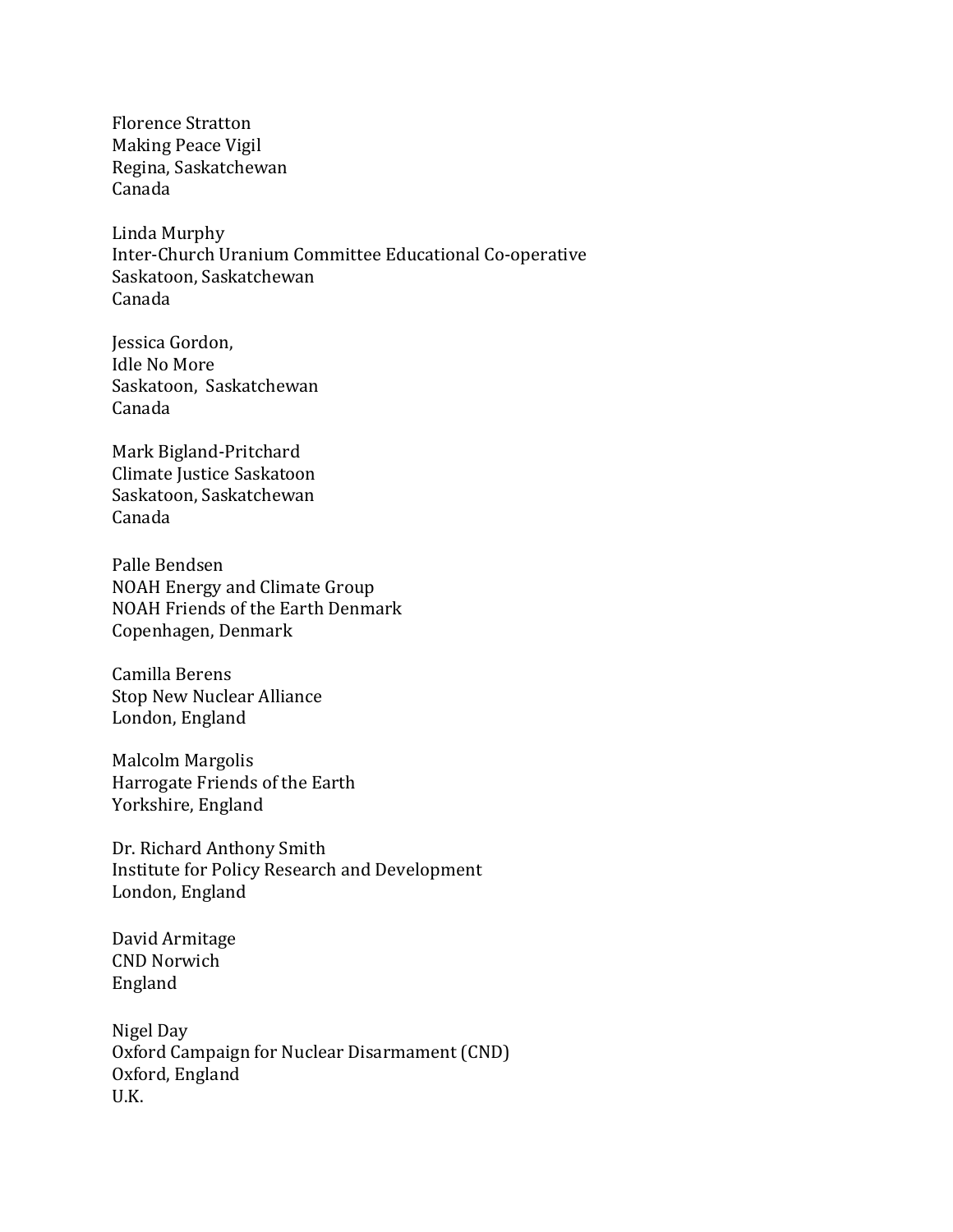Peter Lanyon The Shut Down Sizewell Campaign Ipswich, UK

André Larivière Réseau Sortir du Nucléaire Lyon, France

Beate Gersbeck Spokesperson Initiative Atomausstieg Gross-Gerau Germany

Jochen Stay Spokesman Ausgestrahlt - together against nuclear energy Hamburg, Germany

David Krieger Chair of the Executive Committee International Network of Engineers and Scientists for Global Responsibility (INES) Berlin, Germany

Srinivas Krishnaswamy CEO Vasudha Foundation New Delhi, India

Soumya Dutta Convener Climate & Energy Group, Beyond Copenhagen Collective (BCPH) Delhi, India

Vijay Pratap Convenor South Asian Dialogues on Ecological Democracy (SADED) India

Nityanand Jayaraman Chennai Solidarity Group for Koodankulam Struggle, Chennai, India The Other Media, Bangalore, India

Aruna Rodrigues Sunray Harvesters India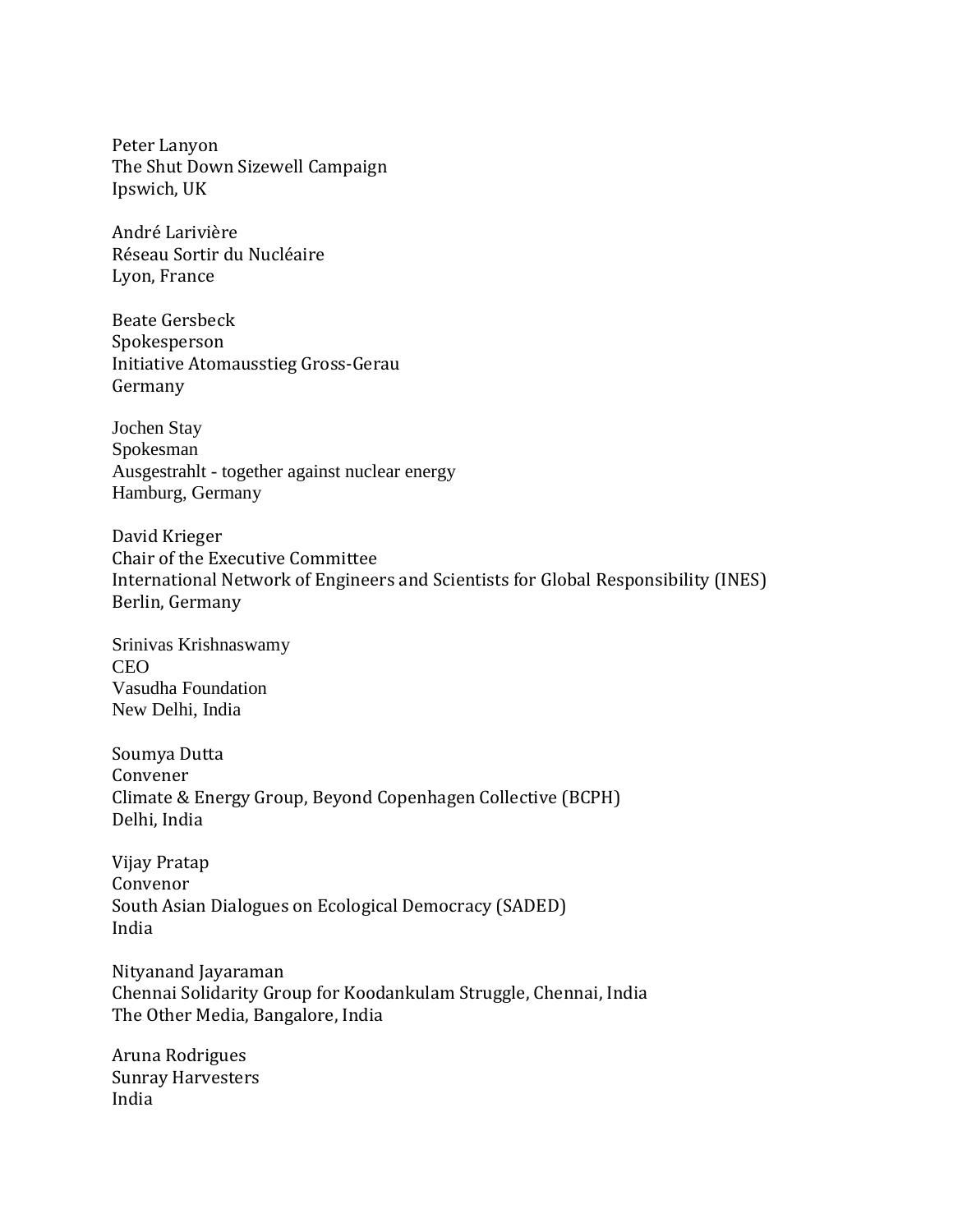V.S. Roy David National Convener National Adivasi Alliance India

Santanu Chacraverti President Society for Direct Initiative for Social and Health Action (DISHA) Kolkata, India

Ms. Sudha.S **Director** Eco Foundation for Sustainable Alternatives (EFSA) Asia Coordinator, Forum of Ethics & Responsibilities Rights & Responsibility Collective Bangalore, India

Dr. Ashok Kundapur Core Committee Member Opposing Coal Power Group India

Dr Joseph Xavier Executive Director Indian Social Institute New Delhi, India

Praful Bidwai Coalition for Nuclear Disarmament & Peace (CNDP) India

Saraswati Kavula Movement Against Uranium Projects Andhra Pradesh, India,

Sudhir Gondotra General Secretary Humanist Party of India,

Sukla Sen Konkan Bachao Samity Mumbai, India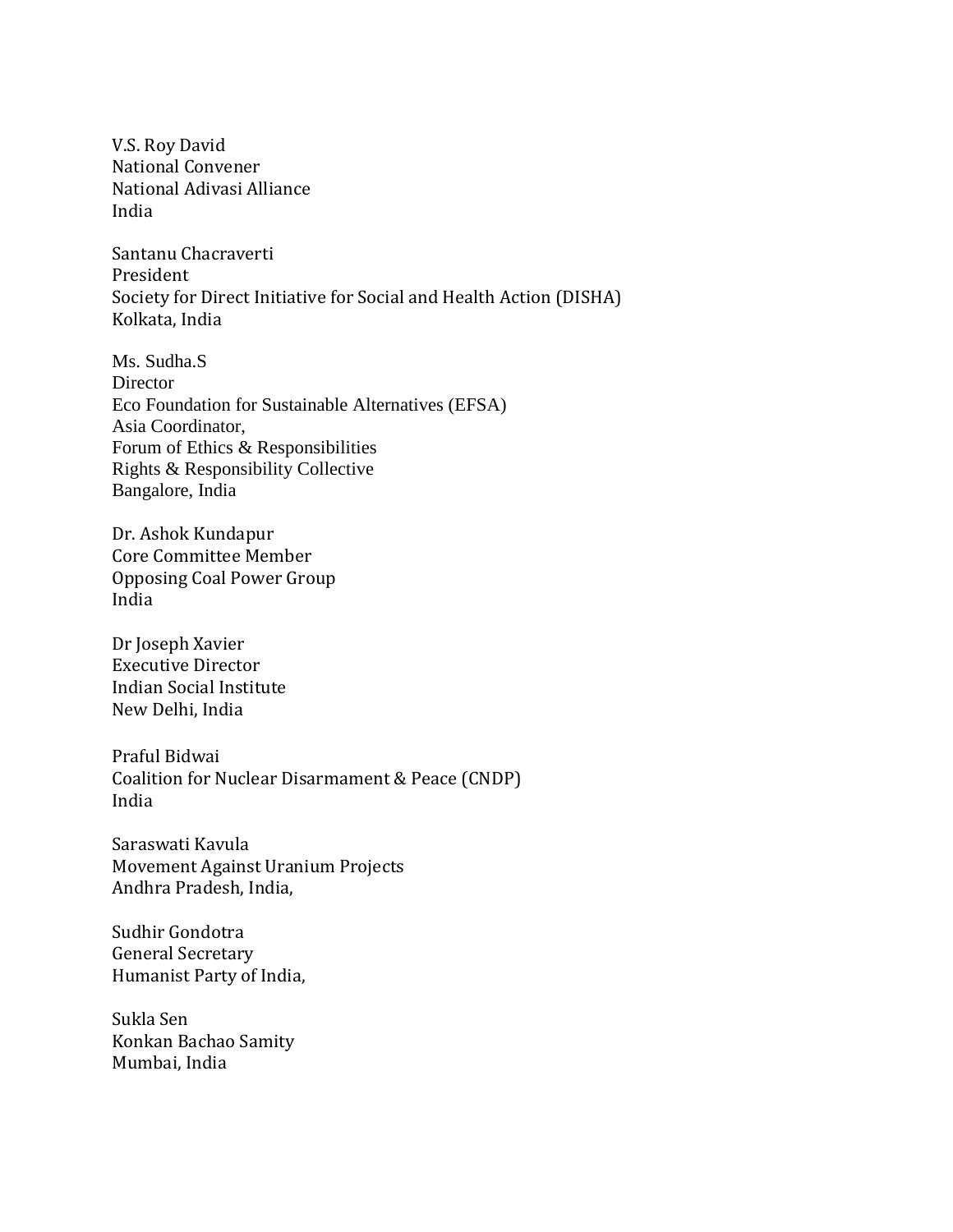Willy Alliances Linkages Convenor Indian Social Action Forum - INSAF New Delhi, India

Antony Arulraj Advocacy Officer Hotline Delhi, New Delhi, India

P.P. Verma Convenor Jharkhand Alternative Development Forum Ranchi, Jharkhand, India

Sudhir Gandotra General Secretary Humanist Party of India

Pradip Chatterjee President, Dakshinbanga Matsyajibi Forum (DMF). Kolkata, West Bengal, India.

Dian Abraham MANUSIA (Indonesian Antinukes Society) Jakarta, Indonesia

Aileen Mioko Smith Executive Director Green Action Kyoto, Japan

Ban Hideyuki Co-Director Citizens' Nuclear Information Center Tokyo, Japan

Uno Saeko Executive Committee Chairperson Hairo Action Fukushima Fukushima, Japan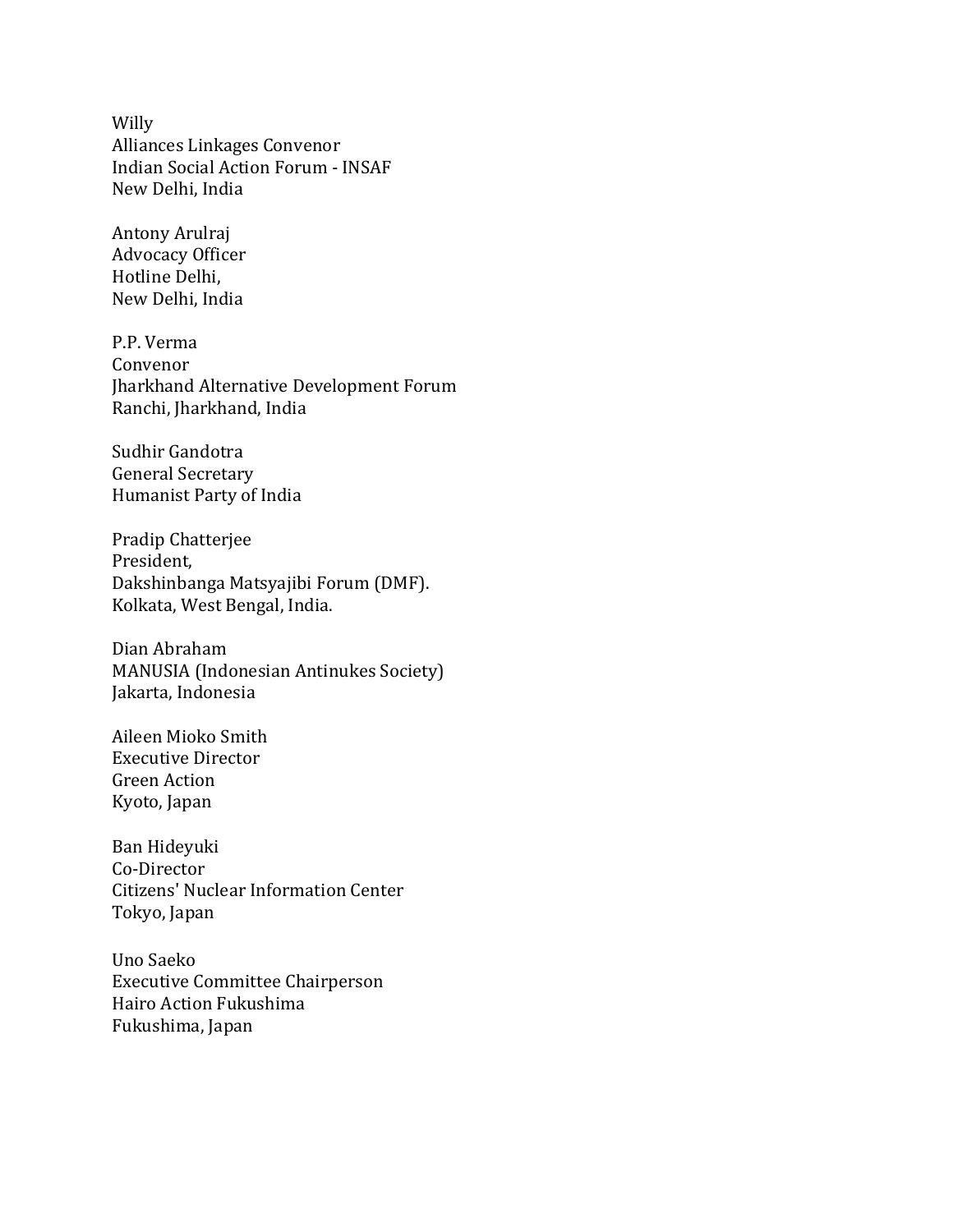Iseko Shirai Director Japan Solar Energy Education Association Tokyo, Japan

SATO Daisuke Secretary General No Nukes Asia Forum Japan Osaka, Japan

Bertchen Kohrs Director Earthlife Namibia Windhoek, Namibia

Peer De Rijk WISE International Amsterdam, Netherlands

Caroline Usikpedo-Omoniye Niger Delta Women's Movement for Peace & Development. Niger Delta Women Resource Center Building Ughelli, Delta State, Nigeria

Paul L Johnson General Manager Love & Trust Hospital Chhachhro, Sindh Pakistan

Marcin Harembski Civil Nuclear Monitor Warsaw, Poland

Susana Fonseca Quercus – ANCN Lisboa, Portugal

Ana Vorovenci President Rural Women National Association Arges, Romania